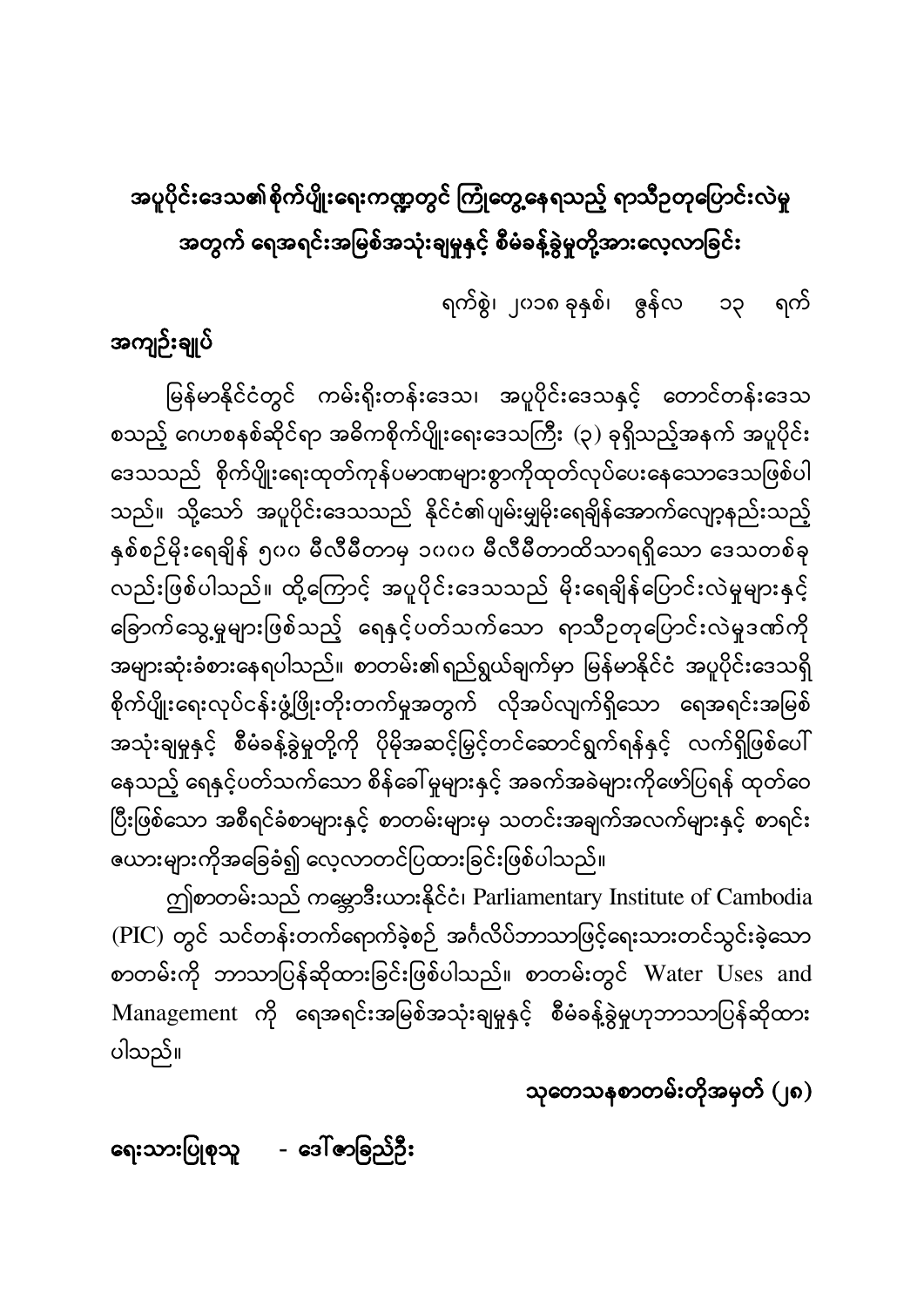| စဉ်                       | အကြောင်းအရာ                                                   | စာမျက်နှာ   |
|---------------------------|---------------------------------------------------------------|-------------|
| $\overline{\overline{C}}$ | အကျဉ်းချုပ်                                                   | ၁           |
| $J^{\parallel}$           | မာတိကာ                                                        |             |
| <b>UÇ</b>                 | နိဒါန်း                                                       | ၃           |
| $\zeta$ II                | အပူပိုင်းဒေသ၏ ပထဝီဝင်အနေအထား                                  | $\varsigma$ |
| ၅။                        | အပူပိုင်းဒေသစိုက်ပျိုးရေး                                     | ၅           |
| ၆။                        | အပူပိုင်းဒေသစိုက်ပျိုးရေးအပေါ် ရာသီဥတုပြောင်းလဲမှု၏           | ?           |
|                           | သက်ရောက်မှုများ                                               |             |
| 7 <sup>11</sup>           | အပူပိုင်းဒေသ၏ လက်ရှိရေအရင်းအမြစ်စီမံခန့်ခွဲမှုအခြေအနေ         | ၉           |
| ၈။                        | မိုးရေ                                                        | ၉           |
| ၉။                        | မြေပေါ် ရေ                                                    | ၁၀          |
| <b>UCC</b>                | မြေအောက်ရေ                                                    | ၁၀          |
| <b>UCC</b>                | လက်ရှိဆောင်ရွက်နေသည့် ရေပေးသွင်းမှုစီမံချက်များ               | $O_{1}$     |
| $   \cdot   $             | အပူပိုင်းဒေသရှိ ရေပေးသွင်းသည့်စနစ်အမျိုးအစားများ              | ၁၃          |
| <b>IIÇC</b>               | အပူပိုင်းဒေသစိုက်ပျိုးရေးအတွက် ရေပေးသွင်းစီမံကိန်းများ        | ၁၆          |
| oçi                       | ရေအရင်းအမြစ်စီမံခန့်ခွဲမှုနှင့်ပတ်သက်သော စိန်ခေါ် မူများနှင့် | ၁၈          |
|                           | အခက်အခဲများ                                                   |             |
| ၁၅။                       | အပူပိုင်းဒေသ ရေအရင်းအမြစ်စီမံခန့်ခွဲမှုအတွက်မူဝါဒများ         | ၁၉          |
| ၁၆။                       | နိဂုံး                                                        | ျ၁          |

မာတိကာ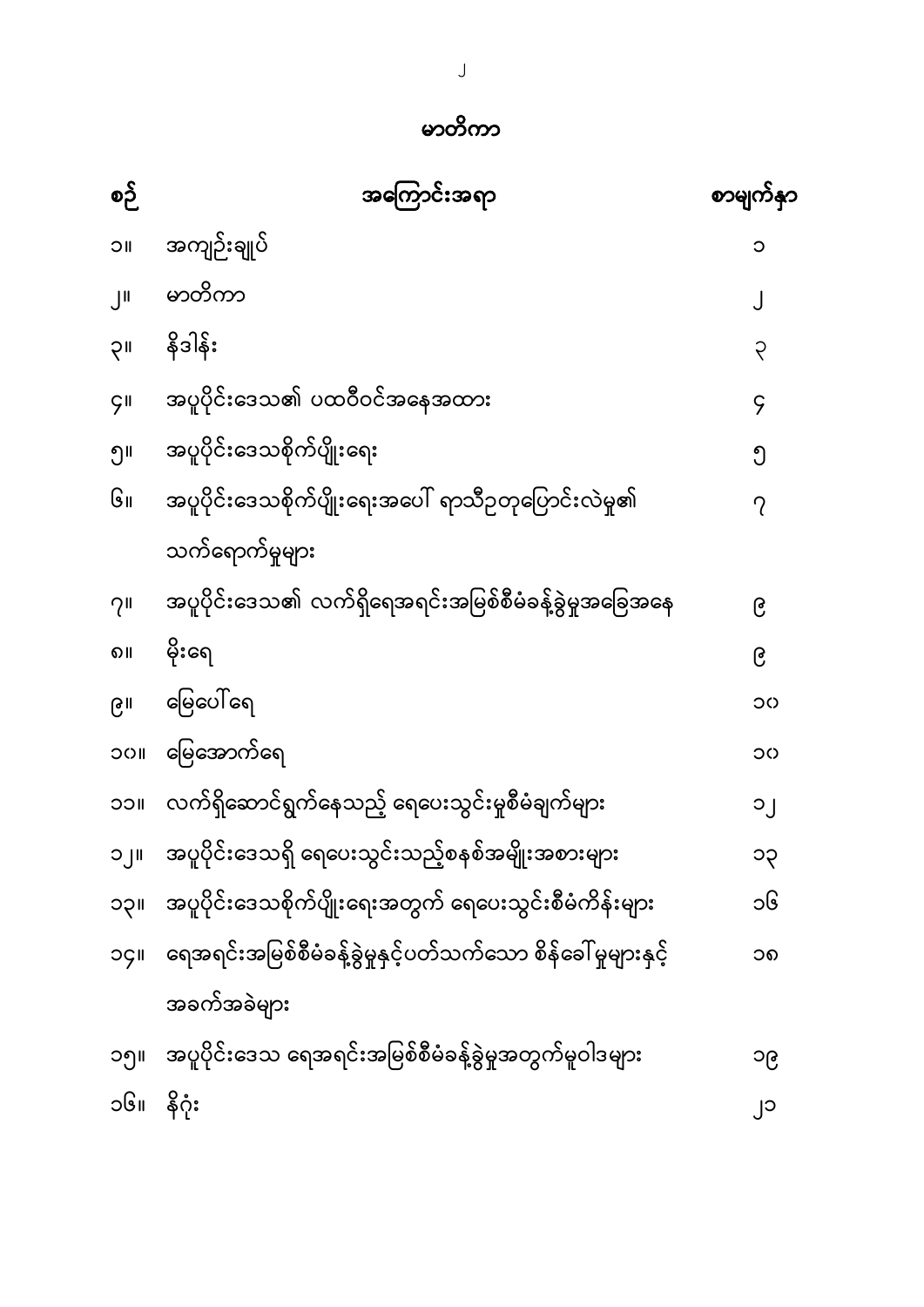3

နိဒါန်း

၁။ မြန်မာနိုင်ငံသည် အရှေ့တောင်အာရှတွင်တည်ရှိပြီး စိုက်ပျိုးရေးကို အဓိက ထားသည့် နိုင်ငံတစ်နိုင်ငံ ြစ်ပါသည်။ ၂၀၁၆ ခုနှစ်တွင် နိုင်ငံဒတာ်ြွံ ့ပြိုးတိုးတက်မှု အတွက် စိုက်ပျိုးရေးကဏ္ဍမှ နှစ်စဉ်တိုးတက်မှု ၃.၂ ရာခိုင်နူန်းခန့်နှင့်အတူ GDP ၃၀ ောခိုင်နှုန်းကို ေေှိခဲ့ပပီး နိုင်ငံလူဦးဒေ၏ ၆၁ ောခိုင်နှုန်းမှာ စိုက်ပျိုးဒေးလုပ်ငန်းတွင် လုပ်ကိုင်လျက်ရှိပါသည်။ $^{\circ}$  တစ်ချိန်တည်းတွင် နိုင်ငံ၏စိုက်ပျိုးရေးသီးနှံအထွက်နှန်းကို လျော့ကျစေနိုင်သည့် ရာသီဥတုပြောင်းလဲမှုဒဏ်ကို ခံစားနေရပါသည်။ ၂၀၁၈ ခုနှစ် တစ်ကမ္ဘာလုံးဆိုင်ဲရာ ရာသီဥတုညွှန်းကိန်းအရ မြန်မာနိုင်ငံသည် ၁၉၉၇ ခုနှစ်မှ ၂၀၁၆ ခုနှစ်အတွင်း တစ်ကမ္ဘာလုံးအဆင့်တွင် ရာသီဥတုပြောင်းလဲမှုဒဏ်ကို တတိယမြောက် အခံစားရဆုံးသောနိုင်ငံဖြစ်ပါသည်။ အဘယ့်ကြောင့်ဆိုသော် ကန့်သတ်ချက်ရှိသော ဘေးအန္တရာယ်ကြိုတင်ကာကွယ်မှုအစီအစဉ်များနှင့် ပြန်လည်ပြုပြင်လျှော့ချရေးအစီ အစဉ်များ စသည့်အားနည်းချက်များကြောင့်ဖြစ်ပါသည်။ $^{\mathsf{J}}$ 

၂။ မန်မာနိုင်ငံတွင် ကမ်းရိုးတန်းဒဒသ၊ ဒတာင်တန်းဒဒသနှင့် အပူပိုင်းဒဒသဟူ၍ အဓိကစိုက်ပျိုးရေးဒေသသုံးခုရှိသည့်အနက် အပူပိုင်းဒေသသည် အခြားစိုက်ပျိုးရေး ဒေသနှစ်ခုထက် ရာသီဥတုပြောင်းလဲမှုဒဏ်ကို ပိုမိုခံစားရသောဒေသဖြစ်ပါသည်။ မကြာသေးမီနှစ်များအတွင်း အပူပိုင်းဒေသသည် မိုးရေချိန်မမှန်ခြင်း၊ မိုးရာသီတိုတောင်း သွားခြင်း၊ ပိုမိုရှည်ကြာသော မိုးခေါင်ခြင်းများကို ကြုံတွေ့ခဲ့ရပါသည်။<sup>၃</sup> ထို့ကြောင့် မြန်မာနိုင်ငံအစိုးရသည် ၎င်းပြဿနာများကိုဖြေရှင်းနိုင်သည့် ရေပေးသွင်းသည့် အခြေခံအဆောက်အဦများနှင့် ရေအရင်းအမြစ်စီမံခန့်ခွဲမှုတို့ကို အဆင့်မြှင့်တင် ဆောင်ရွက်ရန် ကြိုးပမ်းအားထုတ်လျက်ရှိပါသည်။ $^{\circ}$ 

 $\overline{a}$ <sup>1</sup> Myanmar Government (2016). AGRICULTURAL DEVELOPMENT STRATEGY AND INVESTMENT PLAN

<sup>2</sup> Eckstein, D., Künzel, V. & Schäfer, L. (2018). GLOBAL CLIMATE RISK INDEX 2018 Who Suffers Most From Extreme Weather Events? Weather-related Loss Events in 2016 and 1997 to 2016 Germany Germanwatch e.V.,.

<sup>&</sup>lt;sup>2</sup> IWMI, NEPS & (MMRD) (2015). Improving water management in Myanmar's Dry Zone for food security, livelihoods and health. In: FRY, C. & MAHEN, C. (eds.). Colombo, Sri landa: IWMI.

<sup>4</sup> Important India. (2017). Water Management -Meaning, Importance and Methods [Online]. Online. Available: https:[//www.importantindia.com/25072/water-management-meaning-importance-and-methods/](http://www.importantindia.com/25072/water-management-meaning-importance-and-methods/) [Accessed 23 Oct 2017 2017].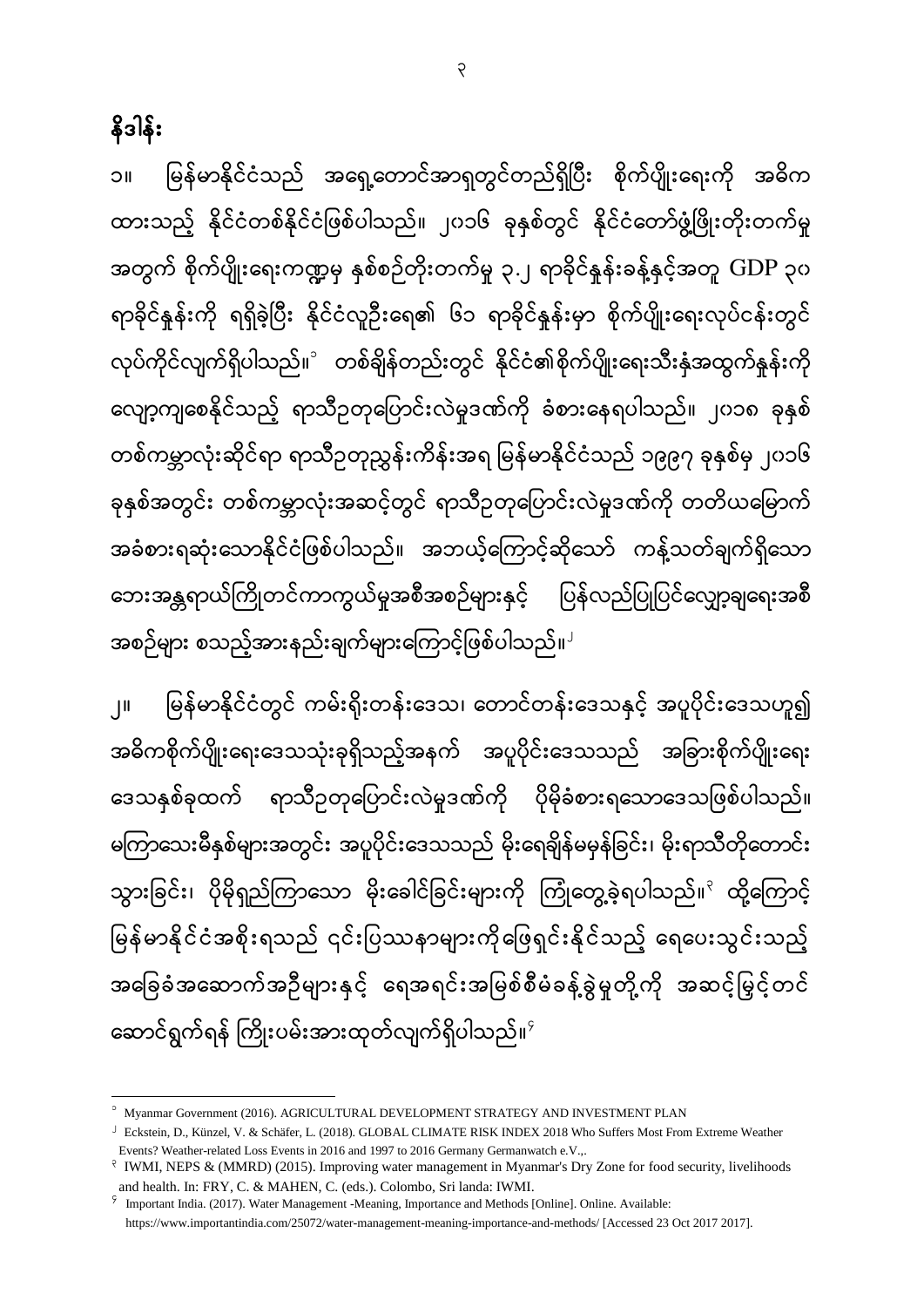ဤစာတမ်းတွင် မြန်မာနိုင်ငံအပူပိုင်းဒေသရှိ စိုက်ပျိုးရေးလက္ခဏာများ၊ ၃ စိုက်ပျိုးရေးသီးနှံများအပေါ် ရာသီဥတုပြောင်းလဲမှု၏ အကျိုးသက်ရောက်မှုများနှင့် ရေရရှိမှုအကျယ်အဝန်းကို ဆည်မြောင်းဦးစီးဌာနနှင့် အပြည်ပြည်ဆိုင်ရာရေစီမံခန့်ခွဲမှု အဖွဲ့အစည်း (International Water Management Institute-IWMI) တို့၏ တွက်ချက်ထားမှုများကို ဇယားနှင့်တကွဖော်ပြထားပါသည်။ နိဂုံးတွင် အပူပိုင်းဒေသ စိုက်ပျိုးရေးကဏ္ဍအတွက် လိုအပ်သောဆောင်ရွက်ချက်များကို အကြံပြုတင်ပြထားပါ သည်။

# အပူပိုင်းဒေသ၏ ပထဝီဝင်အနေအထား

အပူပိုင်းဒေသသည် မြန်မာနိုင်ငံအလယ်ပိုင်း မြေပြန့်ဒေသတွင်တည်ရှိပြီး ၄ ၅၄၀၀၀ ကီလိုမီတာကျော်ကျယ်ဝန်းပါသည်။ အရှေ့ဘက်နှင့် မြောက်ဘက်တို့တွင် တောင်တန်းများဖြင့် ဝန်းရံထားသည့် အပူပိုင်းဒေသ၏ တောင်ဘက်ပိုင်းသည် ပဲခူး ရိုးမတောင်တန်းနှင့်အပြိုင်တည်ရှိပြီး မြောက်ဘက်နှင့် အရှေ့တောင်ဘက်တို့တွင် မန္တလေးတိုင်းတည်ရှိပါသည်။<sup>၅</sup> အပူပိုင်းဒေသ၏လူဦးရေမှာ ခန့်မှန်းခြေ ၁၉ သန်းခန့် ရှိပြီး ၈၀ ရာခိုင်နှုန်းကျော်သည် စိုက်ပျိုးရေးလုပ်ငန်းတွင် လုပ်ကိုင်နေကြပါသည်။ အပူပိုင်းဒေသတွင် အနောက်တောင် မှတ်သုံရာသီဉတုနှင့်အတူ မိုးရာသီ (မေလမှ အောက်တိုဘာလထိ) နှင့် နွေရာသီ (နိုဝင်ဘာလမှ ဧပြီလထိ) ဟူ၍နှစ်မျိုးရှိပါသည်။ ရခိုင်ရိုးမတောင်တန်း၏ နောက်ကျောဘက်တွင်တည်ရှိသဖြင့် အပူပိုင်းဒေသသည် နှစ်စဉ် နိုင်ငံ၏ပျမ်းမျှမိုးရေချိန်အောက်လျော့နည်းသည့် မိုးရေချိန် ၅၀၀ မီလီမီတာမှ ၁၀၀၀ မီလီမီတာထိသာရရှိပါသည်။<sup>ေ</sup>ထို့ပြင် အပူပိုင်းဒေသစိုက်ပျိုးရေးကဏ္ဍကို

**<sup>.</sup>** <sup>5</sup> Mccartney, M., Pavelic, P., Lacombe, G., Khin Latt, Aung Kyaw Zan, Kyaw Thein, Douangsavanh, S., Soumya, H., Ameer, R., Aye Myint, Cho Cho, Johnston, R. & Sotoukee, T. (2015). Water Resource Assessment of the Dry Zone of Myanmar Final Report for Component 1. Colombo, Sri Lanka: IWMI.

<sup>6</sup> Anderson Irrigation & Eng. Serv. Ltd. (2012). Increasing the Efficiency and Effectiveness of Pumped Irrigation Schemes in the Central Dry Zone of Myanmar,. Myanmar: LIFT, UNOPS and Water Resources Utilization Department.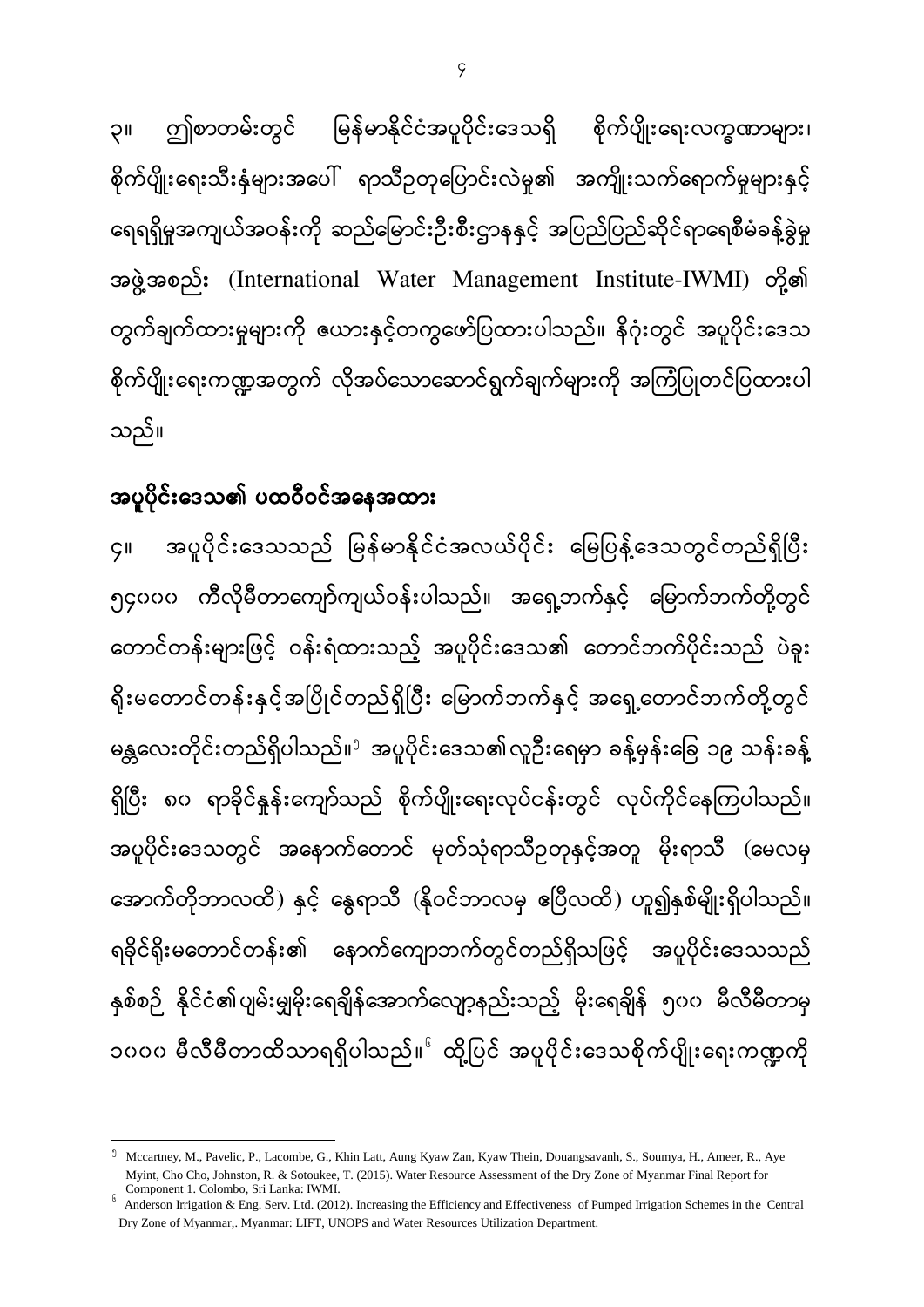အဓိကအထောက်အကူပြုနေသော အဓိကမြစ်ကြီး (၃) ခုနှင့် ဆက်စပ်လျက်ရှိပြီး ၎င်းတို့မှာ - ဧရာဝတီမြစ်၊ ချင်းတွင်းမြစ်နှင့် မူးမြစ်တို့ဖြစ်ကြပါသည်။ $^{\rm q}$ 



ပုံ (၁)။ အပူပိုင်းဒေသပြမြေပုံ

 Myanmar Information Management Unit (MIMU) 2013 အပူပိုင်းဒေသစိုက်ပျိုးရေး မြန်မာနိုင်ငံတွင် ကမ်းရိုးတန်းဒေသ၊ အပူပိုင်းဒေသနှင့် တောင်တန်းဒေသ ၅ စသည့် ဂေဟစနစ်ဆိုင်ရာ အဓိကစိုက်ပျိုးရေးဒေသကြီး (၃) ခုရှိသည့်အနက် အပူပိုင်း ဒေသသည် မိုးရေချိန်ပြောင်းလဲမှုများနှင့် ခြောက်သွေ့မှုများဖြစ်သည့် ရေနှင့် ပတ်သက်သောရာသီဥတုပြောင်းလဲမှုဒဏ်ကို အများဆုံးခံစားရသော ဒေသကြီးတစ်ခု

<sup>&</sup>lt;sup>9</sup> Paul, P., Sonali, S., Sellamuttu, Robyn, J., Matthew, M., Touleelor, S., Soumya, B., Diana, S., Guillaume, L., Somphasith, D., Olivier, J., Khin Latt, Aung Kyaw Zan, Kyaw Thein, Aye Myint, Cho Cho & Ye Thaung Htut (2015). Integrated Assessment of Groundwater Use for Improving Livelihoods in the Dry Zone of Myanmar. Colombo, Sri Lanka.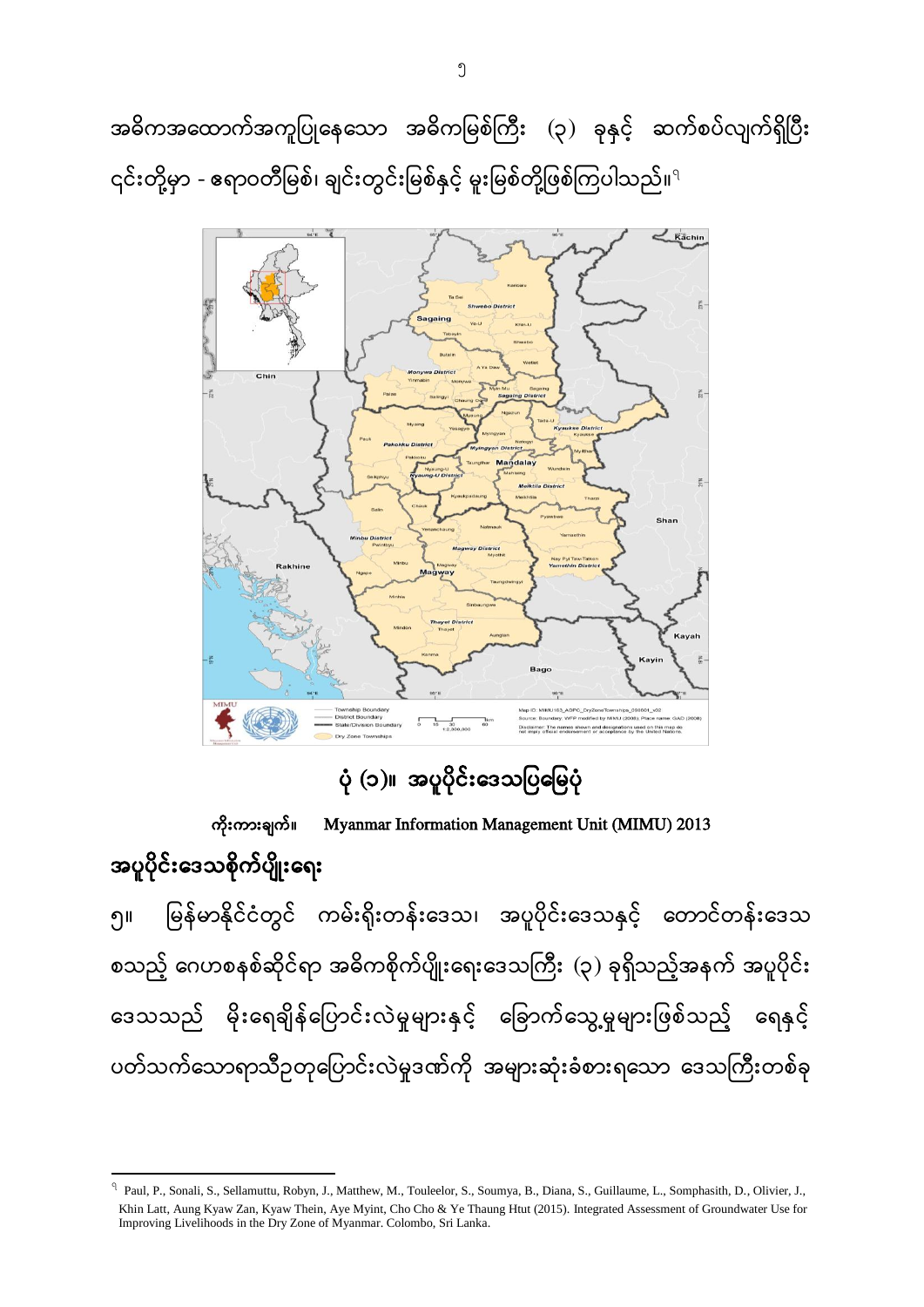6

ဖြစ်ပါသည်။ ° အပူပိုင်းဒေသတွင် စစ်ကိုင်းတိုင်းဒေသကြီး၊ မန္တလေးတိုင်းဒေသကြီး

နှင့် မကွေးတိုင်းဒေသကြီးတို့ပါဝင်ကြပြီး စိုက်ပျိုးမြေအမျိုးအစားမှာ ရွှံစေးမြေနှင့် သဲ

မြေအမျိုးအစားဖြစ်ပါသည်။<sup>ဧ</sup> အပူပိုင်းဒေသရှိစိုက်ပျိုးရေးသည် မိုးရေချိန်ပေါ်တွင်

များစွာမူတည်နေပြီး စိုက်ပျိုးသီးနှံများမှာလည်း မိုးခေါင်ရေရှားခြင်းကဲ့သို့သော

ထုတ်ကုန်ပမာဏများစွာကို ထုတ်လုပ်ပေးနိုင်သောဒေသလည်းဖြစ်ပါသည်။ တောင်သူ

အပူပိုင်းဒေသသည် နိုင်ငံ၏အခြောက်သွေ့ဆုံးအပိုင်းဖြစ်သော်လည်း စိုက်ပျိုးရေး

လယ်သမားများမှာ သီးနှံအမျိုးအစားများစွာကို စိုက်ပျိုးလျက်ရှိကြပြီး ၂၀၁၀ ခုနှစ်၌

နိုင်ငံတော်အတွက် စပါး ၂၂ ရာခိုင်နူန်း၊ နှမ်း ၈၉ ရာခိုင်နူန်း၊ မြေပဲ ၆၉ ရာခိုင်နူန်း၊

နေကြာ ၇၀ ရာခိုင်နူန်း၊ ပဲစင်းငုံ ၉၂ ရာခိုင်နူန်း၊ ကုလားပဲ ၉၇ ရာခိုင်နူန်း၊ ပဲစိမ်း ၅၂

<u> ရာခိုင်နူန်း</u>

ရေနှင့်ပတ်သက်သောအခက်အခဲများ ခံစားနေရပါသည်။<sup>。</sup>

ရာခိုင်နှုန်းနှင့် ဝါ ၉၅ ရာခိုင်နှန်းတို့ကို ထုတ်လုပ်ပေးခဲ့ပါသည်။<sup>ာ</sup>

သီးနံအမျိုးအစား

၁။  $\vert$  စပါး စပါး  $\vert$  ျ $\%$ 

၂။  $\downarrow$  နမ်း သားသားသား ရုပ်သားသား မြစ်ဖြစ

၃။  $\vert$  ေမြေပဲ ပြောသား မြေပဲကို ပြုပြုပြ

၄။  $\vert$  ေနေကြာ မေနတြင္ မေန႔ အေျပာခ်က္ေတြ

၅။  $\vert$  ပဲစင်းငုံ ပဲစကားကို ပဲစကားကို ပါ

၆။  $\vert$  ကုလားပဲ ကု $\vert$  ၉၇ $\%$ 

၆

စဉ်

Available[: http://ap.fftc.agnet.org/ap\\_db.php?id=593](http://ap.fftc.agnet.org/ap_db.php?id=593) [Accessed 12 Oct 2017 2017 <sup>20</sup> JICA (2010). The Development Study On Sustainable Agricultrual And Rural Development For Poverty Reduction Programme In The Central Dry Zone of The Union of Myanmar Japan, Tokyo.

Poverty Alleviation and Rural Development through Agriculture (NAPA) Myanmar. <sup>20</sup> Amy Soe & Thanda Kyi. (2016). *Overview of Irrigation Development and Government Policy in Myanmar* [Online]. Myanmar: FFTC.

 $\ell$  Ministry of Agriculture Livestock and Irrigation, FAO & LIFT (2016). Formulation and Operationalization of National Action Plan for

[http://ap.fftc.agnet.org/ap\\_db.php?id=622](http://ap.fftc.agnet.org/ap_db.php?id=622) [Accessed 11 Oct 2017].

 $\circ$ Thanda Kyi. (2016). *Overview of Agriculture Policy in Myanmar* [Online]. Online: FFTC. Available: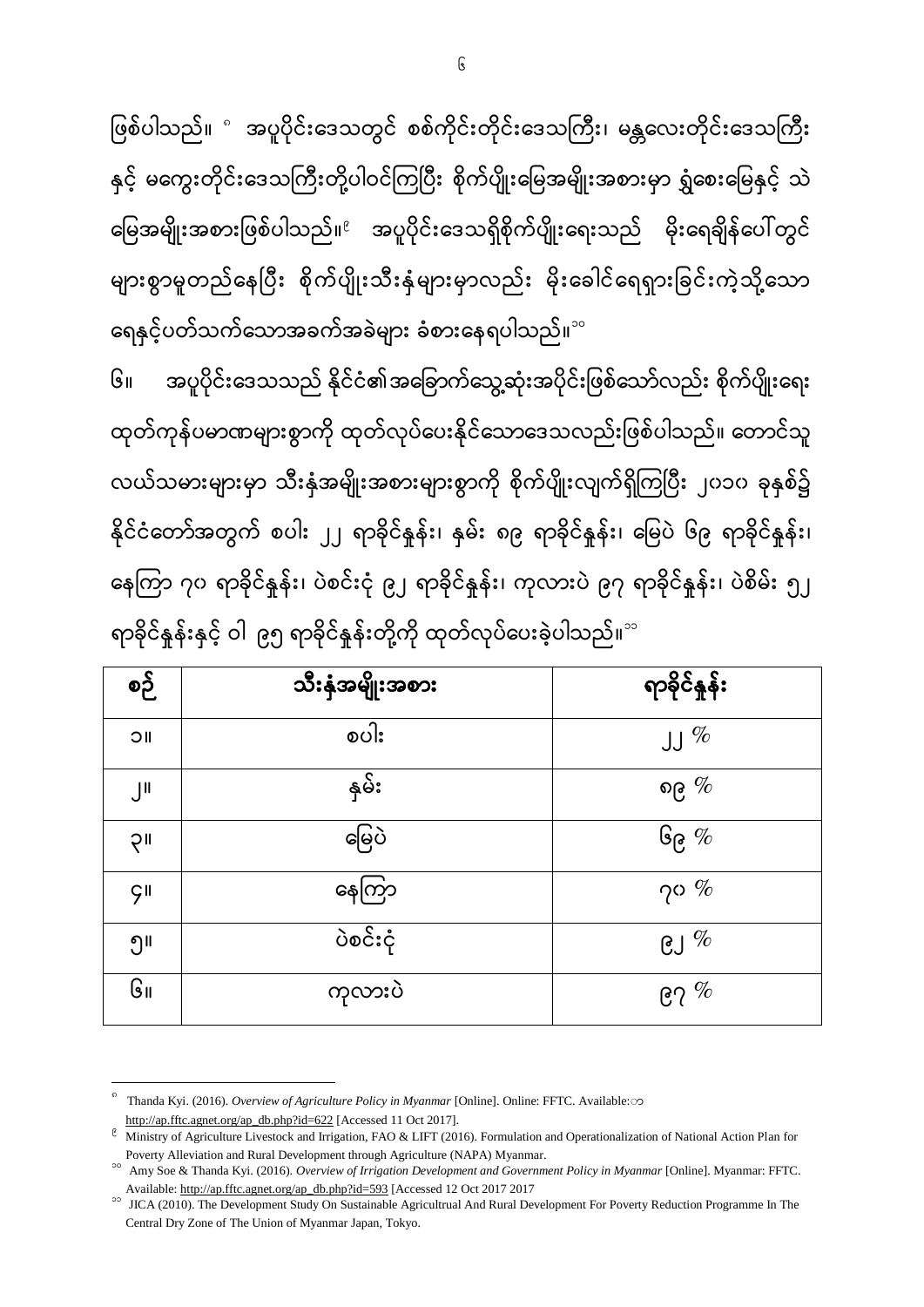| စဉ် | သီးနှံအမျိုးအစား | ရာခိုင်နှုန်း |
|-----|------------------|---------------|
| つ川  | ပဲစိမ်း          | $\%$          |
| ၈။  | O                | ၉၅ $\%$       |

ဇယား (၁)။ ၂၀၁၀ ခုနှစ် အပူပိုင်းဒေသရှိ စိုက်ပျိုးရေးသီးနှံအမျိုးအစားများ **Water Resource Assessment of the Dry Zone of Myanmar Final Report for Component 1**

အပူပိုင်းဒေသစိုက်ပျိုးရေးအပေါ် ရာသီဥတုပြောင်းလဲမှု၏ အကျိုးသက်ရောက်မှုများ

အပူပိုင်းဒေသသည် သဘာဝအားဖြင့် မိုးရေချိန်ပြောင်းလဲခြင်း၊ ရေပြတ်လပ်  $21$ ခြင်းများကြောင့် သီးနှံဆုံးရှုံးမှုများကို ထိခိုက်ခံစားရသည့်ဒေသတစ်ခုဖြစ်ပါသည်။<sup>ျ</sup> ဒေသတွင်းရာသီဥတုသည် တစ်ပြေးညီမရှိဘဲ အချို့နေရာများ၌ပူပြင်းခြောက်သွေ့ (မိုးခေါင်)၍ အချို့နေရာများ၌ စိုထိုင်းဆမြင့်မားကာ ပူနွေးသည့်ရာသီဉတုရှိသည်။ မိုးရာသီ၌ပင် မကြာခဏ ခြောက်သွေ့မိုးခေါင်လေ့ရှိပြီး ရေမြေအနေအထားနှင့် အချိန် ကာလပေါ် မူတည်၍ ရာသီဥတုပြင်းထန်မှုကွဲပြားပါသည်။ ဖြစ်ပေါ်လာနိုင်ခြေရှိသည့် သဘာဂဘေးအန္တရာယ်များသည် သစ်တောပြုန်းတီးခြင်း၊ မိုးရေချိန်လုံလောက်မှုမရှိ ခြင်းနှင့် မြေဆီလွှာတိုက်စားမှုတို့ကြောင့် ပိုမိုဆိုးရွားပြင်းထန်လာပြီး မိုးအလွန်သည်း ĺ ထန်သည့်အခါများ၌ ရုတ်တရက်ရေကြီးရေလျှံမှုဘေးအန္တရာယ်များကို ပိုမိုရင်ဆိုင်ကြုံ တွေ့လာစေနိုင်ပါသည်။ ရာသီဥတုပြောင်းလဲမှု၏အကျိုးဆက်အဖြစ် အပူပိုင်းဒေသ သည် သီးနှံဆုံးရှုံးမှုများကိုတွေ့ကြုံရပြီး အထူးသဖြင့် စားနပ်ရိက္ခာဖူလုံမှုမရှိသည့် အခက်အခဲများနှင့် ရင်ဆိုင်ကြုံတွေ့နေရသည့်အတွက် စိုက်ပျိုးရေးအပေါ် မှီခိုနေကြ သည့် တောင်သူလယ်သမားမိသားစုများ၏စားဝတ်နေရေးကို အခက်အခဲများဖြစ်ပေါ် စေလျက်ရှိပါသည်။ ၂၀၁၀-၂၀၁၁ ခုနှစ်များတွင် ဖြစ်ပွားခဲ့သော ပူပြင်းခြောက်သွေ့မှုသည် အပူပိုင်းဒေသ၏စိုက်ပျိုးမြေ ၁၂၉,၈၁၁ ဧကအပေါ် ဆိုးဆိုးရွားရွားထိခိုက်စေခဲ့ပြီး ၂,၈၄၄ ဧကပျက်စီးဆုံးရှုံးခဲ့ပါသည်။ ထို့ကြောင့် အပူပိုင်းဒေသရှိ ခန့်မှန်းခြေ ၄၁

<sup>&</sup>lt;sup>2</sup> Rathana, P. (2017). Climate Change Politics and Impacts. Climate Change Parliamentary Institute of Cambodia: PIC.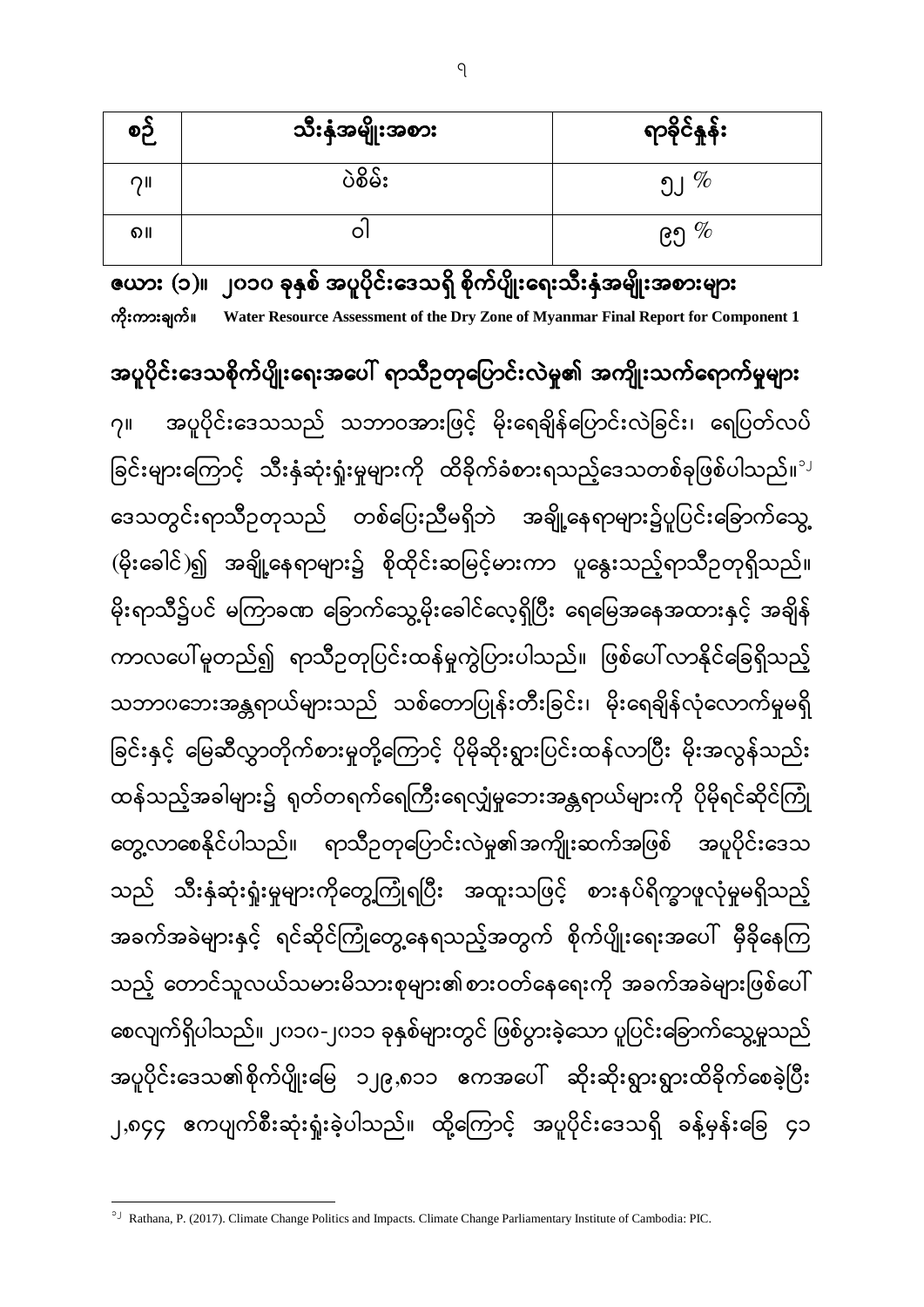၈ ( ) ကာလ၊ မိုးရာသီ၌ဖြစ်ပေါ်လေ့ရှိသည့် ပူပြင်းခြောက်သွေ့မှုသည် ယေဘုယျအားဖြင့် ၁၄ ရက်ခန့် ကြာမြင့်တတ်ပါသည်။ အပူပိုင်းဒေသ၏ပျမ်းမျှအပူချိန်မှာ ဆယ်စုနှစ်တစ်ခု လျှင် ၀.၈ စင်တီဂရိတ်မြှင့်တက်လျက်ရှိပါသည်။ အဆိုပါအကျိုးသက်ရောက်မှုများမှာ ရာသီဥတုပြောင်းလဲမှု၏ ဆိုးရွားသောသက်ရောက်မှုများဟု စာတမ်းများတွင် ရှင်းရှင်းလင်းလင်းဖော်ပြထားခြင်းမရှိသော်လည်း အပူချိန်မြှင့်တက်ခြင်း၊ ဒေသ အချို့၌ မိုးသည်းထန်စွာရွာသွန်းခြင်းနှင့် ပိုမိုရှည်ကြာသောမိုးခေါင်ခြင်းတို့သည် စိုက်ပျိုးရေးသီးနှံများအပေါ် ရာသီဥတုပြောင်းလဲမှု၏ ဆန့်ကျင်ဘက်လက္ခဏာများ ဖြစ်လာကြပါသည်။ ထို့အပြင် မြန်မာနိုင်ငံသည် စိုက်ပျိုးရေးကဏ္ဍကို ပိုမိုတိုးချဲ့ရန် ĺ ကြိုးပမ်းနေသည့်တစ်ချိန်တည်းမှာပင် ရာသီဥတုပြောင်းလဲမှု၏အကျိုးသက်ရောက်မှု ĺ များကို တစ်နှစ်ထက်တစ်နှစ်တိုး၍ ရင်ဆိုင်နေရကြောင်း ကမ္ဘာ့ဘဏ်ကလည်း အကြံပြုပြောကြားထားပါသည်။<sup>၁၅</sup> အပူပိုင်းဒေသသည် နိုင်ငံတော်၏စိုက်ပျိုးရေးကဏ္ဍတိုးတက်မှုအတွက် အဓိက  $6<sub>||</sub>$ နေရာတွင်ပါဝင်နေသကဲ့သို့ ရာသီဥတုပြောင်းလဲမှုဒဏ်ကိုလည်း ခံစားနေရသဖြင့် လက်ရှိ

တည်ရှိနေသည့် ရေပေးသွင်းသည့် ဆည်မြောင်းအဆောက်အဉီများအား အဆင့်မြှင့် တင်ရန်နှင့် စီမံခန့်ခွဲမှုစနစ်များကို တိုးချဲ့ရန်လိုအပ်နေပါသည်။ သို့မှသာ ရေရှည် တည်တံ့သော စိုက်ပျိုးရေးသီးနှံများကို စိုက်ပျိုးထုတ်လုပ်လာနိုင်မည်ဖြစ်ပါသည်။

ရာခိုင်နှန်းသော အိမ်ထောင်စုတို့မှာ စီးပွားရေးအကြပ်အတည်းများဖြင့် ရင်ဆိုင်ခဲ့ရ

ပါသည်။ $^{\circ\varphi\circ\varphi}$ 

၁၃ <sup>13</sup> IWMI, NEPS & (MMRD) (2015). Improving water management in Myanmar's Dry Zone for food security, livelihoods and health. In: FRY, C. & MAHEN, C. (eds.). Colombo, Sri landa: IWMI.

<sup>&</sup>lt;sup>99</sup> Thanda Kyi (2016). Influence of Climate Change Impact on Agricultural Risks in Myanmr's Dry Zone.

<sup>&</sup>lt;sup>99</sup> World Bank (2017). Capitalizing on Investment Opportunities. WB.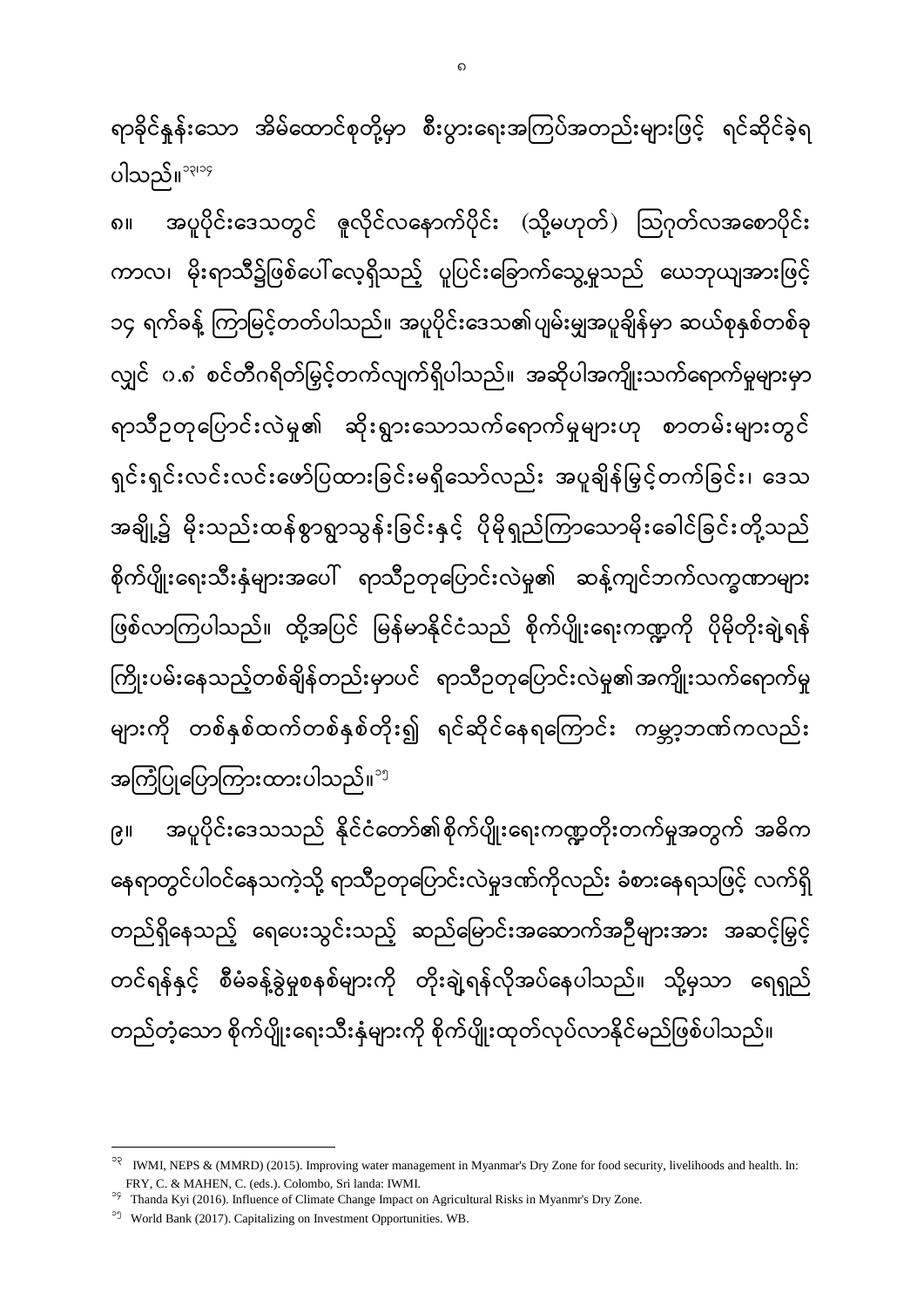အပူပိုင်းဒေသ၏ လက်ရှိရေအရင်းအမြစ်စီမံခန့်ခွဲမှုအခြေအနေ

၁၀။ အပူပိုင်းဒေသ၏ စိုက်ပျိုးမြေများသည် အများအားဖြင့် မိုးရေခံစိုက်ခင်းများ ဖြစ်သော်လည်း အပူပိုင်းဒေသစိုက်ပျိုးရေးအတွက် အထောက်အကူပြုနေသည့် ရေ ĺ အရင်းအမြစ် (၃) ခုရှိပါသည်။ ၎င်းတို့မှာ (၁) မိုးရေ၊ (၂) မြေပေါ်ရေနှင့် (၃) မြေအောက်ရေတို့ဖြစ်ကြပါသည်။ ဒေသရှိ ၉၀ ရာခိုင်နူန်းသော ရေအရင်းအမြစ်အား စိုက်ပျိုး ရေးအတွက် အသုံးပြုကြပါသည်။<sup>း</sup>

### မိုးရေ

 $\overline{a}$ 

၁၁။ အပူပိုင်းဒေသတွင် တစ်နှစ်ထက်တစ်နှစ် မိုးရေချိန်ကွာခြားလာမှုနှင့် မိုးရေချိန် မမှန်ကန်မှုကြောင့် မိုးရေကိုအဓိကအားထားကာ လုပ်ကိုင်နေကြသည့် တောင်သူလယ် သမားများသည် သီးနှံပျက်စီးဆုံးရှုံးမှုများကို ရင်ဆိုင်ကြုံတွေ့နေရပါသည်။<sup><sub>ရ</sup> အပူပိုင်း</sup></sub> ဒေသ၏နယ်စပ်ဒေသများ၌ မိုးရေချိန် ၁၀၀၀ မီလီမီတာ ရရှိသော်လည်း အတွင်း ပိုင်းဒေသများတွင် မိုးရာသီအတောအတွင်း ပျမ်းမျှမိုးရေချိန် ၅၀၀ မီလီမီတာထက် နည်းကာရရှိပြီး နှစ်စဉ် ၆၀၀ မီလီမီတာ ထက်နည်းကာရရှိလျက်ရှိပါသည်။ စိုက်ပျိုးရေးအတွက် လိုအပ်သည့်မိုးရေကို ရေကန်ငယ်များ၊ အသေးစားဆည်များ ဆောက်လုပ်တူးဖော်ကာ သိုလှောင်အသုံးပြုကြပါသည်။ ရေကန်ငယ်တူးဖော်မူစရိတ်မှာ ကန်အမျိုးအစားနှင့်အရွယ်အစားပေါ်မူတည်၍ ကွဲပြားကြသည်။ အပြည်ပြည်ဆိုင်ရာ ရေစီမံခန့်ခွဲမှုအဖွဲ့အစည်း၏သတင်းအချက်အလက်များအရ ၂၅ ဧက အကျယ်အဝန်း ရှိသည့် အသေးစားဆည်တစ်ခုဆောက်လုပ်ရန် ကုန်ကျစရိတ်မှာ အမေရိကန်ဒေါ်လာ ၆၀၀၀ ခန့် (မြန်မာကျပ်ငွေ ၈၁ သိန်းကျော်ခန့်) ရှိမည်ဟု ခန့်မှန်းထားပါသည်။ အပူပိုင်းဒေသစိုက်ပျိုးရေးအတွက် (၇)လမှ (၈)လကြာ ရာသီမိုးရရှိပြီး နွေရာသီတွင် ရေများခမ်းခြောက်လေ့ရှိပါသည်။<sup>∘</sup>ိ

<sup>16</sup> IWMI, NEPS & (MMRD) (2015). Improving water management in Myanmar's Dry Zone for food security, livelihoods and health. In: FRY, C. & MAHEN, C. (eds.). Colombo, Sri landa: IWMI.

<sup>&</sup>lt;sup>20</sup> Mccartney, M., Pavelic, P., Lacombe, G., Khin Latt, Aung Kyaw Zan, Kyaw Thein, Douangsavanh, S., Soumya, H., Ameer, R., Aye Myint, Cho Cho, Johnston, R. & Sotoukee, T. (2015). Water Resource Assessment of the Dry Zone of Myanmar Final Report for Component 1. Colombo, Sri Lanka: IWMI.

<sup>18</sup> IWMI, NEPS & (MMRD) (2015). Improving water management in Myanmar's Dry Zone for food security, livelihoods and health. In: FRY, C. & MAHEN, C. (eds.). Colombo, Sri landa: IWMI.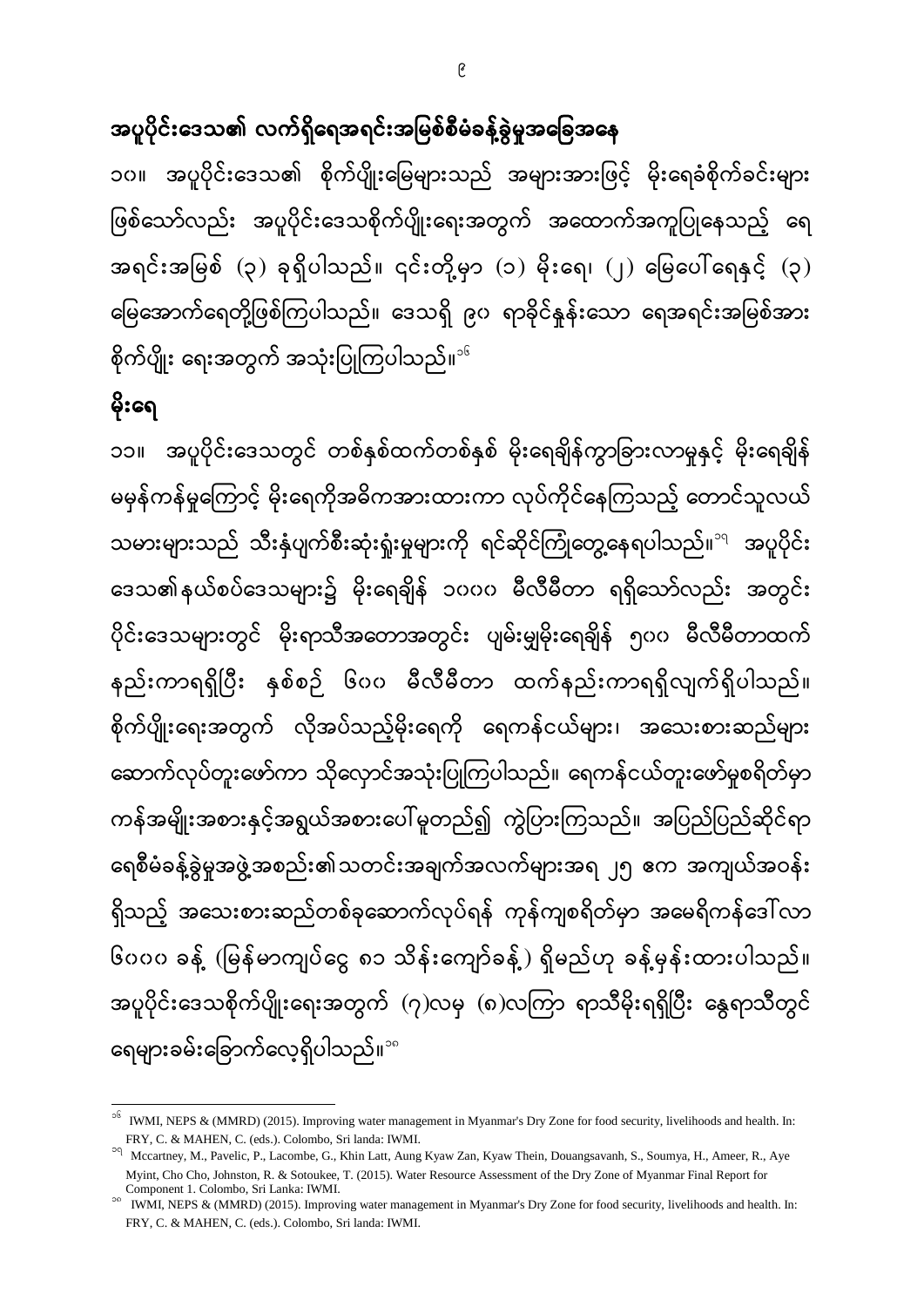၁၄။ အပူပိုင်းဒေသတွင် မြေအောက်ရေကို စိုက်ပျိုးရေးနှင့် အိမ်သုံးရေအဖြစ် သုံးစွဲ ကြပါသည်။ မြေအောက်ရေရရှိမှု၏ ၆၃ ရာခိုင်နှုန်းအား စိုက်ပျိုးရေးလုပ်ငန်းအတွက် အသုံးပြုပြီး နှစ်စဉ်မိုးရွာသွန်းမှုမှ ပျမ်းမျှမိုးရေချိန် ၁၀ ရာခိုင်နှန်းထက်လျော့နည်း သော မြေအောက်ရေပမာဏ ၅၀မီလီမီတာခန့်ကို ပြန်လည်ဖြည့်တင်းမြဲဖြစ်ပါသည်။ မြေအောက်ရေထုတ်ယူသုံးစွဲမှုအတွက် အောက်ပါနည်းလမ်း (၄) မျိုးဖြင့် ဆောင်ရွက် လျက်ရှိပါသည်-

မြေပေါ် ရေသည် စိုက်ပျိုးရေးအတွက် များစွာအထောက်အကူပြုနေသော်လည်း ၁၃ မြစ်ကမ်းပါးတစ်လျှောက်တွင် စိုက်ပျိုးကြသည့် စိုက်ခင်းများမှာ မိုးရာသီရေလွှမ်းမိုးမှု ကြောင့် ပျက်စီးဆုံးရှုံးမှုများလည်းရှိပါသည်။ မြန်မာနိုင်ငံအစိုးရသည် ၂၀၁၅ ခုနှစ်တွင် အပူပိုင်းဒေသ၏ စိုက်ပျိုးရေးကဏ္ဍကို အဆင့်မြှင့်တင်ရန် ခန့်မှန်းခြေ ၇,၇၆၀ ကုဗ မီလီမီတာ သိုလှောင်ထားနိုင်သည့် အကြီးစားရေလှောင်တမံ ၆ပကျော်ကိုလည်းကောင်း၊ စုစုပေါင်းရေပမာဏ ၁,၀၂၀ ကုဗမီလီမီတာ သိုလှောင်နိုင်သော အသေးစားရေလှောင်

တမံ ၂၀၀၀ ခန့်ကိုလည်းကောင်း တည်ဆောက်ပေးခဲ့ပါသည်။<sup>း</sup>

အပူပိုင်းဒေသစိုက်ပျိုးရေးလုပ်ငန်းအား အထောက်အကူပြုနေသည့် အခြားရေ ၁၂ အရင်းအမြစ်တစ်ခုမှာ မြေပေါ်ရေဖြစ်ပါသည်။ အဓိကမြေပေါ်ရေအရင်းအမြစ်မှာ ဧရာဝတီနှင့်၎င်း၏မြစ်လက်တက်များဖြစ်သည့် ချင်းတွင်းမြစ်(အဓိကမြစ်လက်တက်)၊ မူးမြစ်၊ ရွှေလီမြစ်နှင့် မြစ်ငယ်မြစ်များဖြစ်ကြပါသည်။ မြေပေါ်ရေအရင်းအမြစ်အား မြစ်ရေလုံလောက်စွာရရှိနိုင်သည့် မိုးရာသီတွင် မြစ်ရေတင်စီမံကိန်းများဖြင့် ရယူသုံးစွဲ ĺ လျက်ရှိပါသည်။

#### မြေပေါ်ရေ

ĺ

မြေအောက်ရေ

 $\overline{a}$ 

<sup>&</sup>lt;sup>9</sup> Mccartney, M., Pavelic, P., Lacombe, G., Khin Latt, Aung Kyaw Zan, Kyaw Thein, Douangsavanh, S., Soumya, H., Ameer, R., Aye Myint, Cho Cho, Johnston, R. & Sotoukee, T. (2015). Water Resource Assessment of the Dry Zone of Myanmar Final Report for Component 1. Colombo, Sri Lanka: IWMI.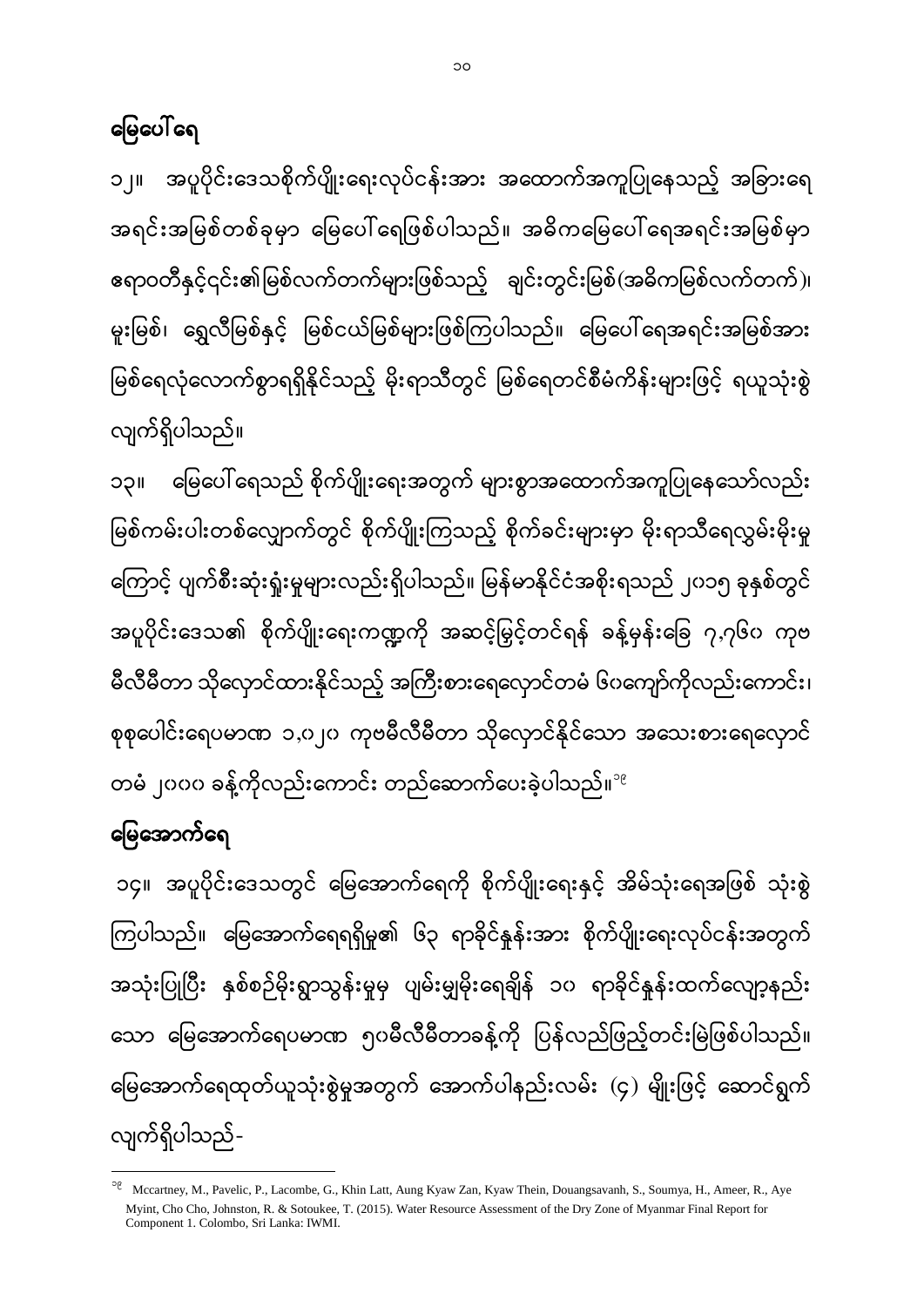နည်းပါးသွားချိန်၌ မြစ်ကမ်းပါးတစ်လျှောက်တွင် တူးဖော်ကြပါသည်။  $\left(\infty\right)$  ရေကန်၊ ရေအိုင်များမှတစ်ဆင့် မြေအောက်ရေထုတ်ယူခြင်း။ ရေကန် နှင့်ရေအိုင်များမှရေကို အသေးစားမော်တာရေစုပ်စက်များအသုံးပြု၍ တူးမြောင်းများဖြင့် ရေပေးသွင်းသည့် စတုတ္ထနည်းလမ်းဖြစ်ပါသည်။

- (ဂ) လ<mark>က်ယက်တွင်းများမှတစ်ဆင့် မြေအောက်ရေထုတ်ယူခြင်း</mark>။ အပူပိုင်း ဒေသတွင် လက်ယက်တွင်းများတူးဖော်ကာ မြေအောက်ရေကို ထုတ်ယူ အသုံးပြုသော တတိယနည်းလမ်းဖြစ်ပြီး လက်ယက်တွင်းများကို မြစ်ရေ
- (ခ) <mark>လက်နှိပ်ဘုံဘိုင်တွင်းများမှတစ်ဆင့် မြေအောက်ရေထုတ်ယူခြင်း</mark>။ လက်နှိပ် ဘုံဘိုင်တွင်းများမှတစ်ဆင့် မြေအောက်ရေကို အသေးစားမော်တာ ရေစုပ် စက်များဖြင့် ရယူသုံးစွဲသည့် နည်းလမ်းတစ်မျိုးဖြစ်ပါသည်။ ဤနည်းလမ်း သည် အပူပိုင်းဒေသစိုက်ပျိုးရေးကဏ္ဍအတွက် အရေးပါသောနည်းလမ်း တစ်ခုဖြစ်ပြီး အစိုးရမဟုတ်သော အဖွဲ့အစည်းများ၏ရံပုံငွေဖြင့် တူးဖော် ကြပါသည်။ တောင်သူလယ်သမားများကိုယ်တိုင်စီမံခန့်ခွဲ၍ လယ်ယာ စိုက်ပျိုးရေး၊ ဉယျာဉ်ခြံမြေနှင့် အဓိကအားဖြင့် ဟင်းသီးဟင်းရွက် စိုက်ပျိုးမှု အတွက် အသုံးပြုပါသည်။
- အောက်ရေအား ထုတ်ယူသုံးစွဲသည့်နည်းလမ်းဖြစ်ပါသည်။ အစိုးရနှင့် နိုင်ငံတကာမှအလှူရှင်များ၏ နည်းပညာများထောက်ပံ့ကူညီမှုဖြင့် တူးဖော်ကြပြီး မိုးရာသီတွင်စိုက်ပျိုးသော ဆန်စပါးနှင့် နွေရာသီတွင် စိုက်ပျိုးသော တန်ဖိုးမြင့်စိုက်ပျိုးသီးနှံများအတွက် တူးမြောင်းများ အသုံးပြုကာ ရေဖြန့်ဝေပေးလျက်ရှိပါသည်။
- (က) **အဝီစိတွင်းများမှတစ်ဆင့် မြေအောက်ရေထုတ်ယူခြင်း။** အဝီစိတွင်းများမှ တစ်ဆင့် အကြီးစားလျှပ်စစ်ဓါတ်အားသုံး ဘုံဘိုင်များအသုံးပြု၍ မြေ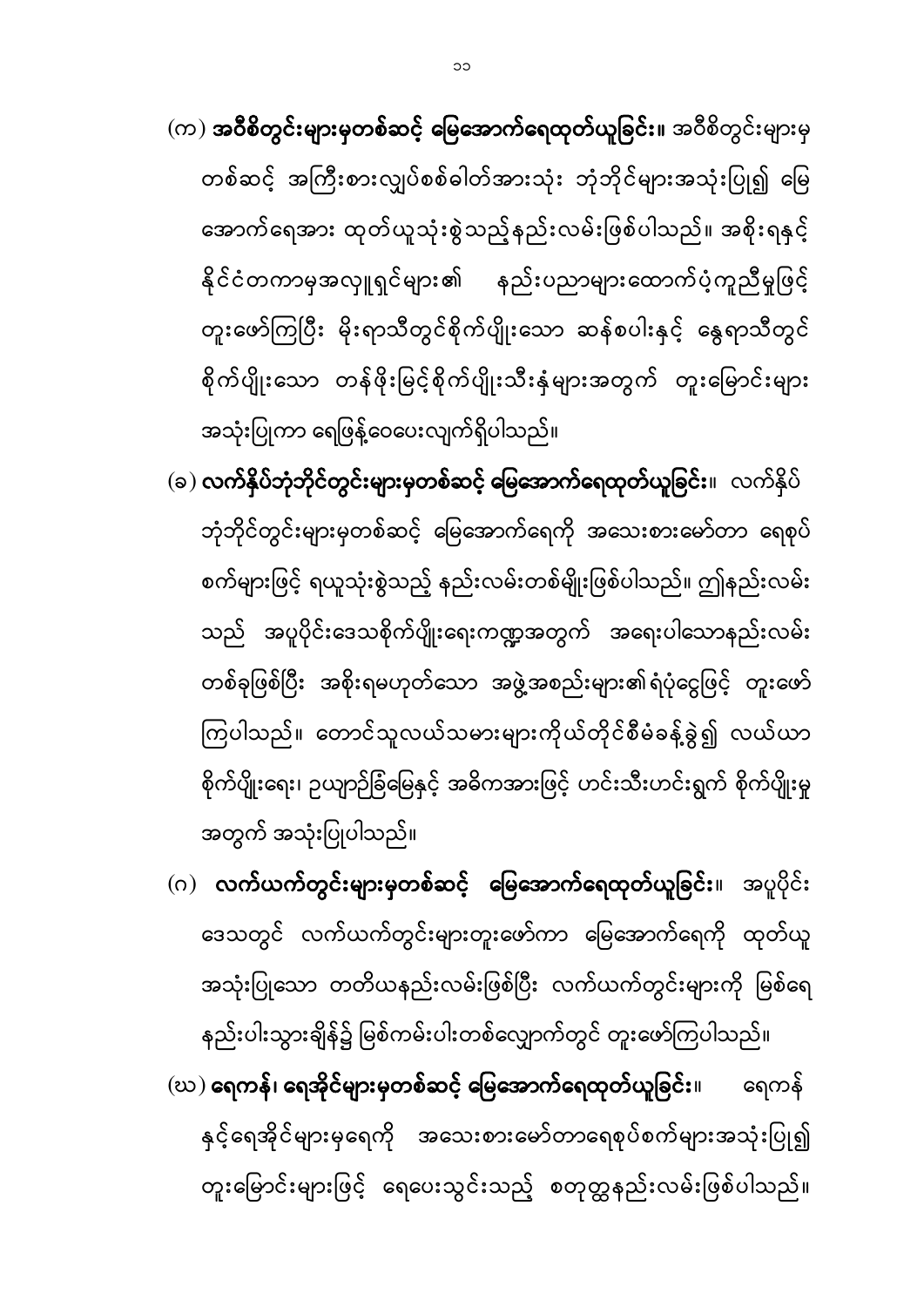လက်ရှိဆောင်ရွက်နေသည့် ရေပေးသွင်းမှုစီမံချက်များ ၁၅။ ရေရှားပါးမှုနှင့် ရာသီဥတုပြောင်းလဲမှုများကို ရင်ဆိုင်နေရသော အပူပိုင်းဒေသ တွင် စိုက်ပျိုးရေးသီးနှံများကို ရေရှည်စိုက်ပျိုးနိုင်ရန်အတွက် ရေပေးသွင်းခြင်းသည် အလွန်အရေးပါသောအပိုင်းဖြစ်ပါသည်။ ထို့ကြောင့် မြန်မာအစိုးရသည် အပူပိုင်းဒေသ စိုက်ပျိုးရေးကဏ္ဍအတွက် ရေအသုံးပြုမှုအား ပိုမိုအဆင့်မြှင့်တင်ရန် ၁၉၈၈ ခုနှစ်မှစ၍ ဆောင်ရွက်ခဲ့ပါသည်။ ရည်ရွယ်ချက်မှာ ၂၀၀၀ ခုနှစ်တွင် ၂၅ ရာခိုင်နူန်းသော စိုက်ပျိုး မြေများအား ရေပေးသွင်းနိုင်ရန်ဖြစ်သော်လည်း ၂၀၁၅ ခုနှစ်နောက်ပိုင်းတွင် အပူပိုင်း ဒေသရှိ စိုက်ပျိုးမြေ ၁၆ ရာခိုင်နူန်းထက်နည်းသောအကျယ်အဝန်း (၁,၂၇၂,၅၉၃ ဧက) ကိုသာ ရေပေးသွင်းနိုင်ခဲ့ပါသည်။ အပူပိုင်းဒေသရှိ ရေပေးသွင်းဧရိယာများကို ဇယား (၂) တွင် အသေးစိတ်ဖော်ပြထားပါသည်။ ၂၀၁၁ ခုနှစ်တွင် ဆည်မြောင်းဦးစီးဌာန (Irrigation Department -ID) လုံလောက်သောရေ ပမာဏကို ထောက်ပံ့ပေးနိုင်သည့် တူးမြောင်းများ၊ ဘုံဘိုင်များနှင့် တာတမံများအရေအတွက်နှင့်အတူ စုစုပေါင်းရေပေးသွင်းနိုင်သော ခန့်မှန်းရေပေးသွင်း ဧရိယာအကျယ်အဝန်းမှာ ၈၅၀,၇၀၀ ဧကရှိကြောင်းသိရှိရပါသည်။ အပြည်ပြည်ဆိုင်ရာ အသေးစိတ်တွက်ချက်ထားသည့် အကျယ်အဝန်းမှာမူ ရေစီမံခန့်ခွဲမှုအဖွဲ့အစည်းမှ ၁,၃၂၇,၁၀၀ ဧကဖြစ်ပါသည်။ အပြည်ပြည်ဆိုင်ရာရေစီမံခန့်ခွဲမှုအဖွဲ့အစည်း၏တွက်ချက် မှုသည် ဆည်မြောင်းဦးစီးဌာန၏တွက်ချက်မှုထက် ပို၍ကျယ်ဝန်းနေရခြင်းမှာ အပြည်ပြည်ဆိုင်ရာရေစီမံခန့်ခွဲမှုအဖွဲ့အစည်းမှတွက်ချက်မှုသည် ရေပေးသွင်းသည့်ပုံစံ များနှင့် အရင်းအမြစ်များအားလုံးကို အခြေခံ၍တွက်ချက်ထားခြင်းကြောင့်ဖြစ်ပါသည်။<sup>၂၁၂၂</sup>

**.** 

ဤနည်းလမ်းမှာလည်း လက်နိုပ်ဘုံဘိုင်တွင်းများကဲ့သို့

တောင်သူ

လယ်သမားများကိုယ်တိုင် စီမံဆောင်ရွက်ကြပါသည်။<sup>၂၀</sup>

<sup>&</sup>lt;sup>Jo</sup> Johnston, R., Ameer, R., Balasubramanya, Dounangsavanh, S., Lacombe, G., Mccartney, M., Pavelic, P., Sonali, S., Sellamuttu, Sotoukee, T., Suhadiman, D. & Joffre, O. (2015). Identifying priority investments in water in Myanmar's Dry Zone Final Report for Component 3,. Colombo, Sri Lnaka: IWMI

<sup>&</sup>lt;sup>Jo</sup> Bintha, Myaunggaung & Selesu (2016). Irrigation Development and Management. Myanmar: Irrigation Department.

<sup>22</sup> Mccartney, M., Pavelic, P., Lacombe, G., Khin Latt, Aung Kyaw Zan, Kyaw Thein, Douangsavanh, S., Soumya, H., Ameer, R., Aye Myint, Cho Cho, Johnston, R. & Sotoukee, T. (2015). Water Resource Assessment of the Dry Zone of Myanmar Final Report for Component 1. Colombo, Sri Lanka: IWMI.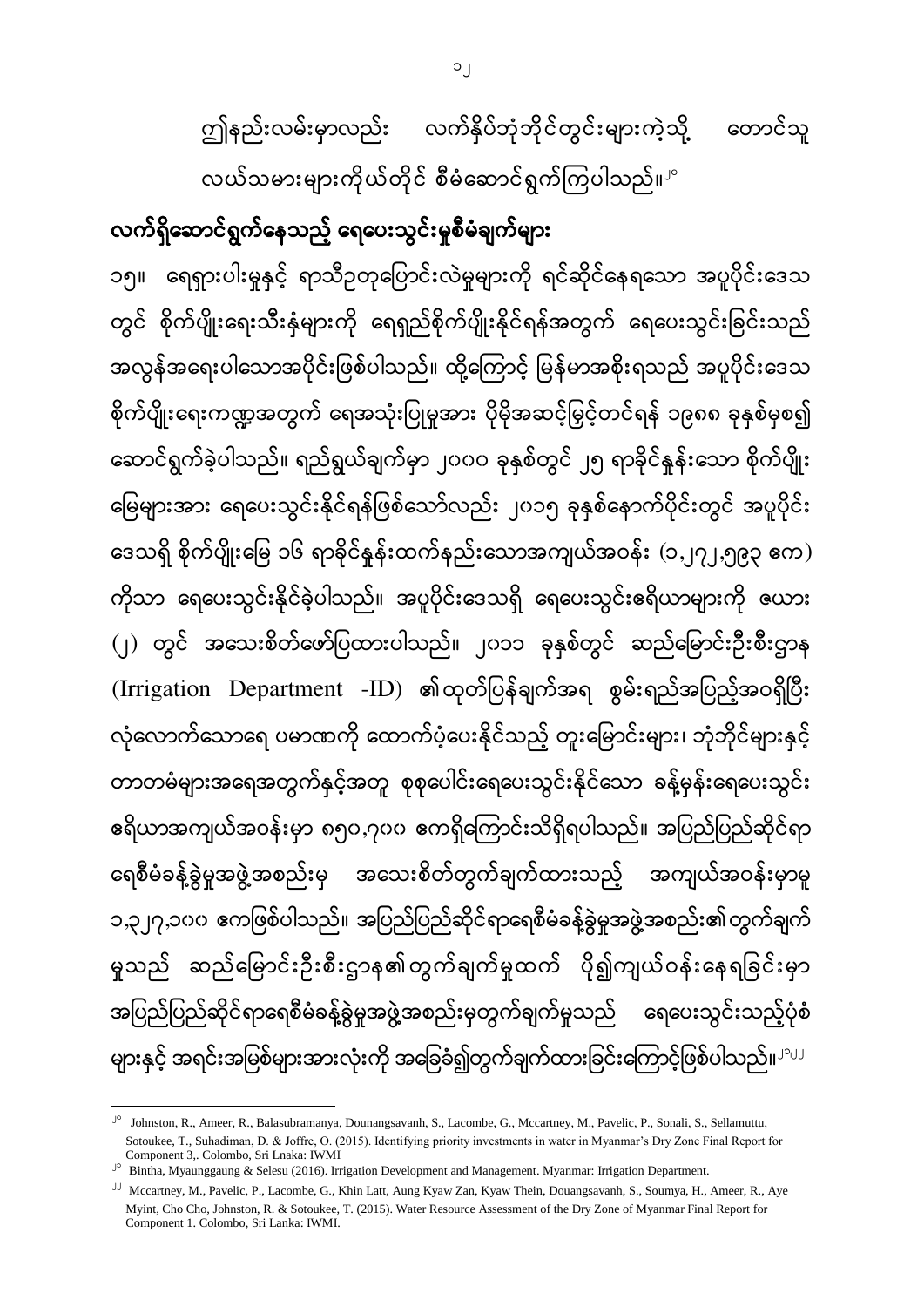အပူပိုင်းဒေသရှိ ရေပေးသွင်းသည့်စနစ်အမျိုးအစားများ ၁၆။ အပူပိုင်းဒေသစိုက်ပျိုးရေးအတွက် ရေပေးသွင်းမှုပုံစံ (၄) မျိုးရှိပါသည်။ ပုံ (၂)၌ ၎င်းအမျိုးအစားများ၏ အကျယ်အဝန်းနှင့် အရွယ်အစားများအား ခန့်မှန်းတွက်

(၂) **Irrigation Development and Management**

 (၂၀၁၁-၂၀၁၂) (၁) **Water Resource Assessment of the Dry Zone of Myanmar Final Report for Component 1**

|                                                                    |  |  |  | $\sim$ $\sim$ $\sim$ $\sim$ $\sim$ $\sim$ $\sim$ |  |  |
|--------------------------------------------------------------------|--|--|--|--------------------------------------------------|--|--|
| ဇယား (၂)။  အပူပိုင်းဒေသရှိ မြို့နယ်အလိုက်တွက်ချက်ထားသော ရေပေးသွင်း |  |  |  |                                                  |  |  |
|                                                                    |  |  |  |                                                  |  |  |

|                         | မြို့နယ်  | ခန့်မှန်းရေပေးသွင်းဧရိယာ (ဧက) |                                                    |  |  |
|-------------------------|-----------|-------------------------------|----------------------------------------------------|--|--|
| တိုင်းဒေသကြီး           |           | ဆည်မြောင်းဦးစီးဌာန            | အပြည်ပြည်ဆိုင်ရာ<br>ရေစီမံခန့်ခွဲမှု<br>အဖွဲ့အစည်း |  |  |
|                         | ရွှေဘို   | ၁၃၃,၀၀၀                       | ၂၂၈,၀၀၀                                            |  |  |
| စစ်ကိုင်း               | စစ်ကိုင်း | ၃,၅၀၀                         | 770,000                                            |  |  |
|                         | မုံရွာ    | ၅၈,၅၀၀                        | ၂၀,၄၆၀                                             |  |  |
| တိုင်းဒေသကြီးစုစုပေါင်း |           | ၁၉၅,၀၀၀                       | ၁,၀၁၈,၄၆၀                                          |  |  |
|                         | ပခုက္ကူ   | ၃၃,၅၀၀                        | ၃၀,၃၉၀                                             |  |  |
|                         | မကွေး     | ၈၇,၉၀၀                        | J2,000                                             |  |  |
| မကွေး                   | မင်းဘူး   | ၁၇၇,၀၀၀                       | $\circ$                                            |  |  |
|                         | သရက်      | ၃၁,၀၀၀                        | ၁၄,၂၀၀                                             |  |  |
| တိုင်းဒေသကြီးစုစုပေါင်း |           | <b>SJG</b> .Soo               | ၁၇၉,၀၉၀                                            |  |  |
|                         | ကျောက်ဆည် | ၂၁၁,၇၀၀                       | ၁၅,၀၀၀                                             |  |  |
|                         | မိတ္ထီလာ  | ၁၄,၃၀၀                        | ၂၅,၅၀၀                                             |  |  |
| မန္တလေး                 | မြင်းခြံ  | ၃၈,၃၀၀                        | 72,700                                             |  |  |
|                         | ညောင်ဦး   | ုဂဂ                           | ၁၅,၃၅၀                                             |  |  |
|                         | ရမည်းသင်း | ၆၁,၈၀၀                        |                                                    |  |  |
| တိုင်းဒေသကြီးစုစုပေါင်း |           | ၃၂၆,၃၀၀                       | ၁၂၉,၅၅၀                                            |  |  |
| စုစုပေါင်း              |           | ၈၅၀,၇၀၀                       | ၁,၃၂၇,၁၀၀                                          |  |  |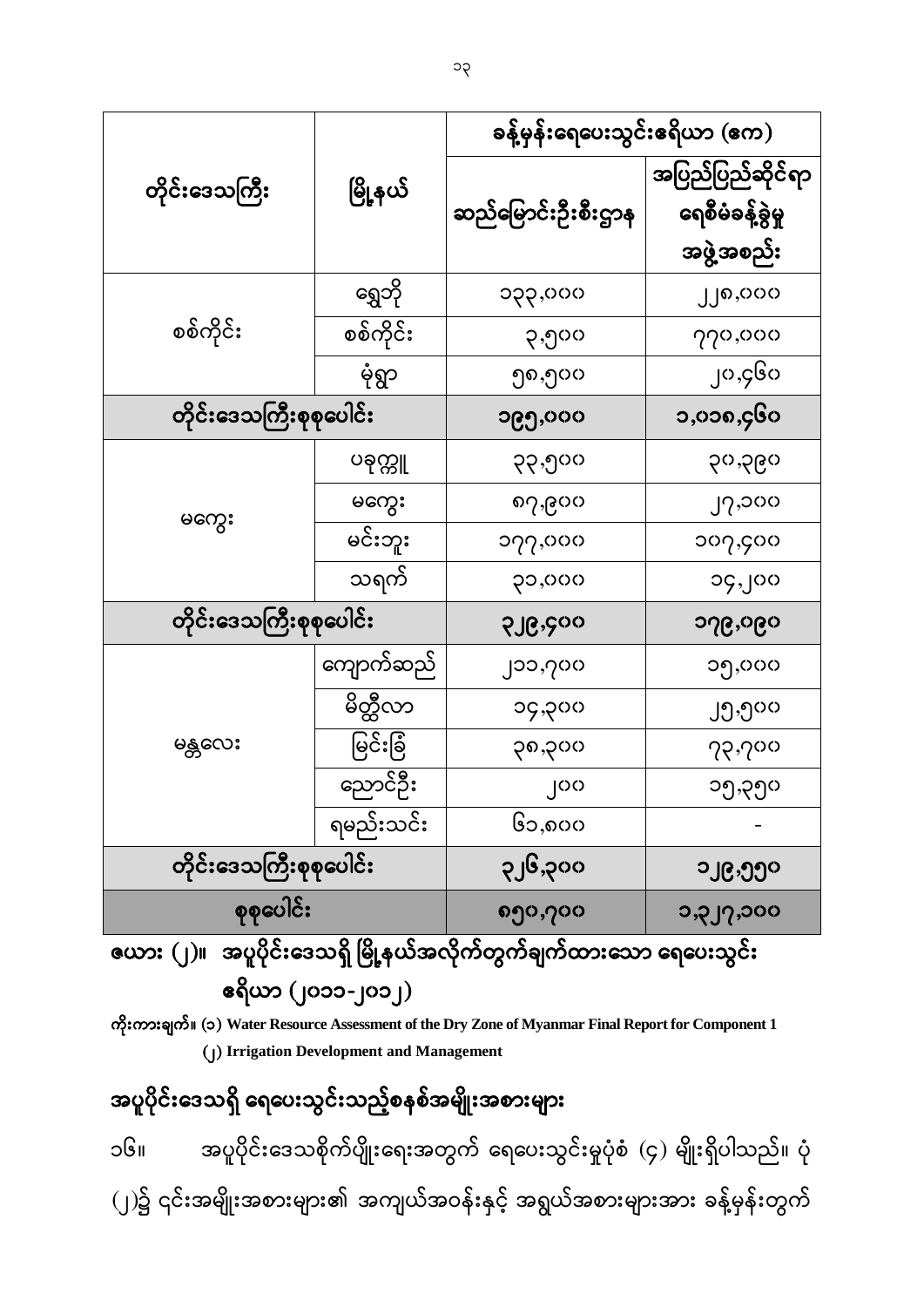၁၄

ချက်မှုကို အသေးစိတ်ဖော်ပြထားပါသည်။ ပထမစနစ်မှာ အဓိကရေပေးသွင်းစနစ် ဖြစ်သော ဆည်မြောင်းဦးစီးဌာနမှစီမံခန့်ခွဲသည့် မြေဆွဲငင်အားသုံး တူးမြောင်းစနစ် ĺ (Gravity-fed Canal System) ဖြစ်ပါသည်။ ၎င်းစနစ်သည် ဆည်မြောင်းတာတမံ များမှ မြေပေါ် ရေကိုအသုံးပြုပြီး ဆန်စပါးစိုက်ပျိုးမှုအတွက် ရည်ရွယ်ဆောက်လုပ်ထား ခြင်းဖြစ်ပါသည်။ ၂၀၁၃ ခုနှစ်တွင် ဤစနစ်ဖြင့် စုစုပေါင်းဧရိယာအကျယ်အဝန်း ၈၅၀,၀၄၃

၁၇။ အကြီးစားမြစ်ရေတင်စနစ် (Large River Pumping System) မှာ စွမ်းအားမြင့်ရေစုပ်စက်များဖြင့် မြစ်ရေကိုစုပ်ယူအသုံးပြုသော ဒုတိယရေပေးသွင်းသည့် စနစ်ဖြစ်ပြီး အဆိုပါစနစ်အားအဆင့်မြှင့်တင်ရန် ၂၀၀၀ ခုနှစ်မှစ၍ အလေးထား ဆောင်ရွက်ခဲ့ပါသည်။ ရေအရင်းအမြစ်သုံးစွဲရေးဦးစီးဌာနမှစီမံခန့်ခွဲသည့် စီမံကိန်း ၁၈

ခုရှိပြီး စုစုပေါင်းအကျယ်အဝန်း ၁၇၅,၄၄၅ ဧက အကျိုးဖြစ်ထွန်းခဲ့ပါသည်။ အပူပိုင်းဒေသရှိ တောင်သူလယ်သမားအချို့သည် ရာသီဥတုပြောင်းလဲမှု ၁၈ များကြောင့် ၎င်းတို့စိုက်ပျိုးရေးတွင် ကြုံတွေ့နေရသည့် ရေနှင့်ပတ်သက်သော အခက်အခဲများအတွက် အသေးစားရေတင်စနစ်  $(Small$   $Scale$   $Pumping$   $System)$ ကိုအသုံးပြုကြပါသည်။ ယင်းစနစ်မှာ ဘုံဘိုင်တွင်းများနှင့် စမ်းချောင်းများမှတစ်ဆင့် မြေပေါ် ရေနှင့် မြေအောက်ရေကို ထုတ်ယူသုံးစွဲသောစနစ်တစ်ခုဖြစ်ပြီး ကုန်ကျစရိတ် သက်သာရုံသာမက သုံးစွဲရန်နှင့် ထိန်းသိမ်းရန်လွယ်ကူသော စနစ်တစ်ခုလည်းဖြစ်ပါ သည်။ ထို့ပြင် စိုက်ပျိုးသီးနှံများအပေါ်ကျရောက်သော ရာသီဉတုပြောင်းလဲမှု ဘေးအန္တရာယ်များကိုလည်း လျှော့ချပေးနိုင်ပါသည်။ အပူပိုင်းဒေသတွင် အသေးစား စီမံကိန်း ၁၆၅ ခုဖြင့် ရေပေးသွင်းနိုင်သော စုစုပေါင်းဧရိယာအကျယ်အဝန်းမှာ ၁၆၅,၅၆၀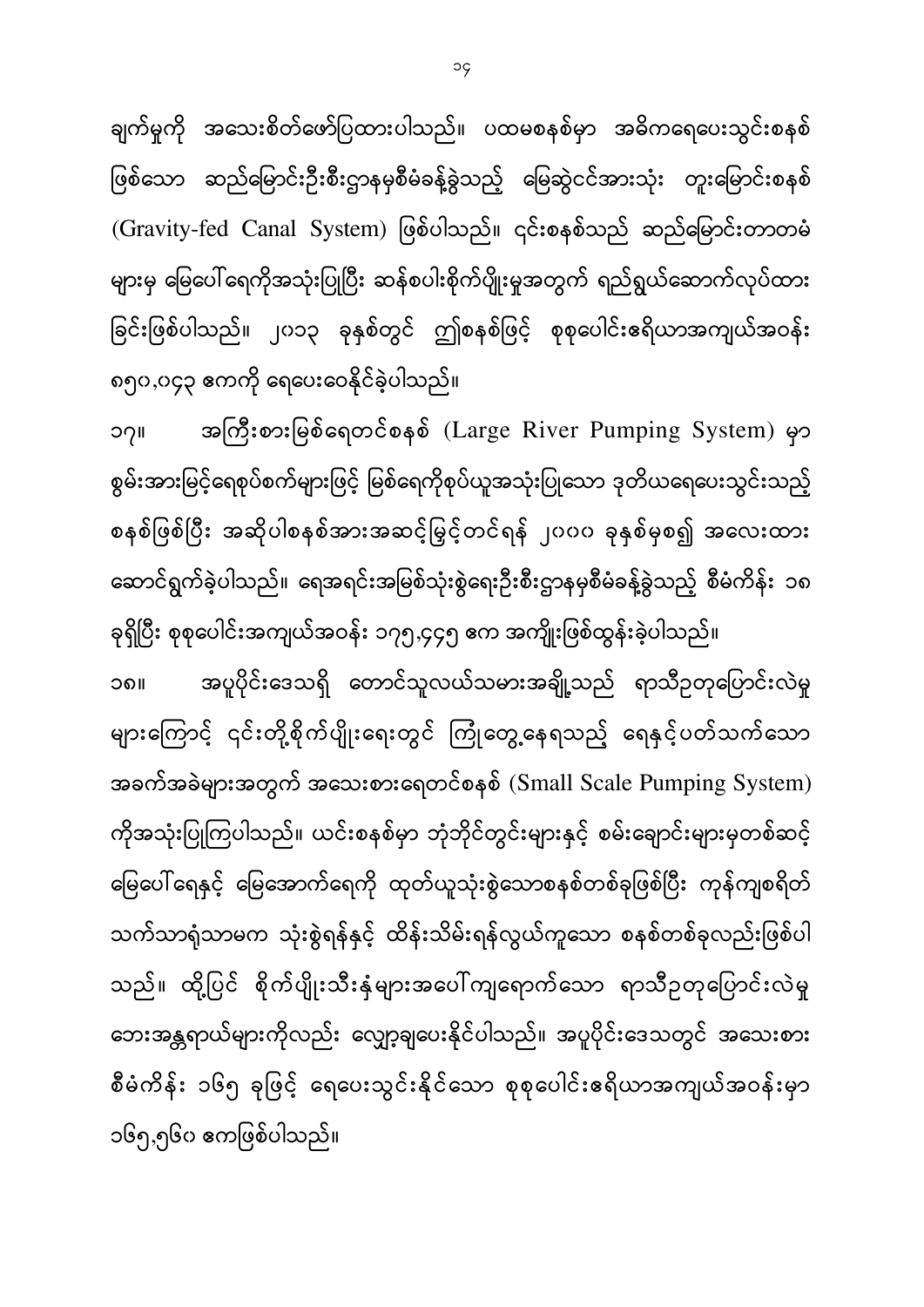၁၉။ ၂၀၁၅ ခုနှစ်တွင် အပြည်ပြည်ဆိုင်ရာရေစီမံခန့်ခွဲမှုအဖွဲ့အစည်း၏ လေ့လာ တွေ့ရှိချက်အရ မြေအောက်ရေစနစ် (Groundwater System) ဖြင့် ရေပေးသွင်းသည့် ဧရိယာအကျယ်အဝန်းမှာ ၈၁,၅၄၅ ဧကဖြစ်ပါသည်။ အဆိုပါရေအရင်းအမြစ်မှတစ်ဆင့် ၅ ရာခိုင်နှုန်းခန့်သာရေပေးသွင်းနိုင်သော်လည်း ဤစနစ်သည် အခြားစနစ် (၃) ခုထက် ပို၍ အသုံးပြုမှုများသော အရင်းအမြစ်ဖြစ်ပါသည်။ $^{23}$ 



# $\dot{\phi}$  (၂) ပြုပ်စုံ ရန်စ် အပူပိုင်းဒေသရှိ ရေပေးသွင်းသည့်စနစ် (၄) မျိုး (ဧက)

 **Improving water management in Myanmar's Dry Zone for food security, livelihoods and health**

1

<sup>&</sup>lt;sup>23</sup> Johnston, R., Ameer, R., Balasubramanya, Dounangsavanh, S., Lacombe, G., Mccartney, M., Pavelic, P., Sonali, S., Sellamuttu, Sotoukee, T., Suhadiman, D. & Joffre, O. (2015). Identifying priority investments in water in Myanmar's Dry Zone Final Report for Component 3,. Colombo, Sri Lnaka: IWMI.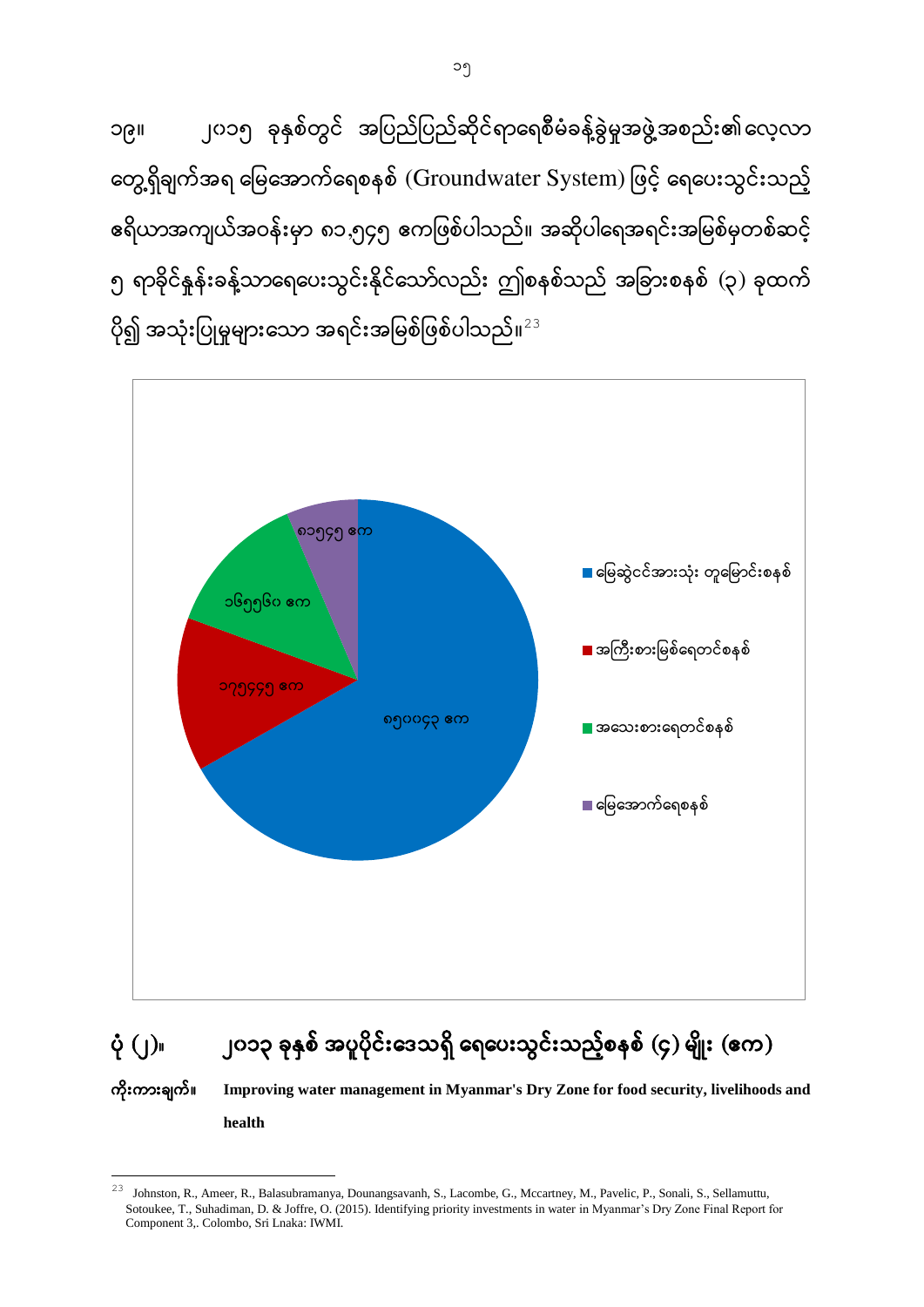

ပုံ (၃) **: အပူပိုင်းဒေသရှိ ရေပေးသွင်းသည့်စနစ်** (၄) မျိုး ကိုးကားချက်။ *IWMI (နာရီလက်တံလည်ပတ်မှုအတိုင်း; မြေ*ဆွဲငင်အားသုံးတူးမြောင်းစနစ်၊ အကြီးစားမြစ်ရေတင် စနစ်၊ အသေးစားရေတင်စနစ်နှင့် မြေအောက်ရေစနစ် $\bm{j}$ 

### အပူပိုင်းဒေသစိုက်ပျိုးရေးအတွက် ရေပေးသွင်းစီမံကိန်းများ

**.** 

မြန်မာနိုင်ငံအစိုးရသည် ကျေးလက်ဒေသဖွံ့ဖြိုးတိုးတက်မှုအတွက် ရေပေး ၂၀ သွင်းမှုစီမံကိန်းအသစ်များကို ၁၉၈၈ ခုနှစ်မှစ၍ အကောင်အထည်ဖော်ဆောင်ရွက်ခဲ့ပါ သည်။<sup>၂၄</sup> အပူပိုင်းဒေသအပါအဝင် အဓိကစိုက်ပျိုးရေးဒေသကြီးများ၏ ရေပေးသွင်းမှု စီမံကိန်းများကို ဧရိယာများနှင့်အတူ ယေား (၃) တွင် ဖော်ပြထားပါသည်။ အပူပိုင်း ဒေသ၏ စုစုပေါင်းရေပေးသွင်းဧရိယာမှာ ၁,၀၈၇,၃၅၀ ဧကဖြစ်ပြီး ကမ်းရိုးတန်းဒေသ စုစုပေါင်းရေပေးသွင်းဧရိယာ၏ ၃ ပုံ ၂ ပုံခန့်သာကျယ်ဝန်းပါသည်။ သို့သော် တောင်တန်း ဒေသ၏ရေပေးသွင်းဧရိယာထက် ၃ ဆကျယ်ဝန်းပါသည်။ ၁၉၈၈ ခုနှစ်မှ ၂၀၁၄

<sup>&</sup>lt;sup>J9</sup> Amy Soe & Thanda Kyi. (2016). Overview of Irrigation Development and Government Policy in Myanmar [Online]. Myanmar: FFTC. Available[: http://ap.fftc.agnet.org/ap\\_db.php?id=593](http://ap.fftc.agnet.org/ap_db.php?id=593) [Accessed 12 Oct 2017 2017].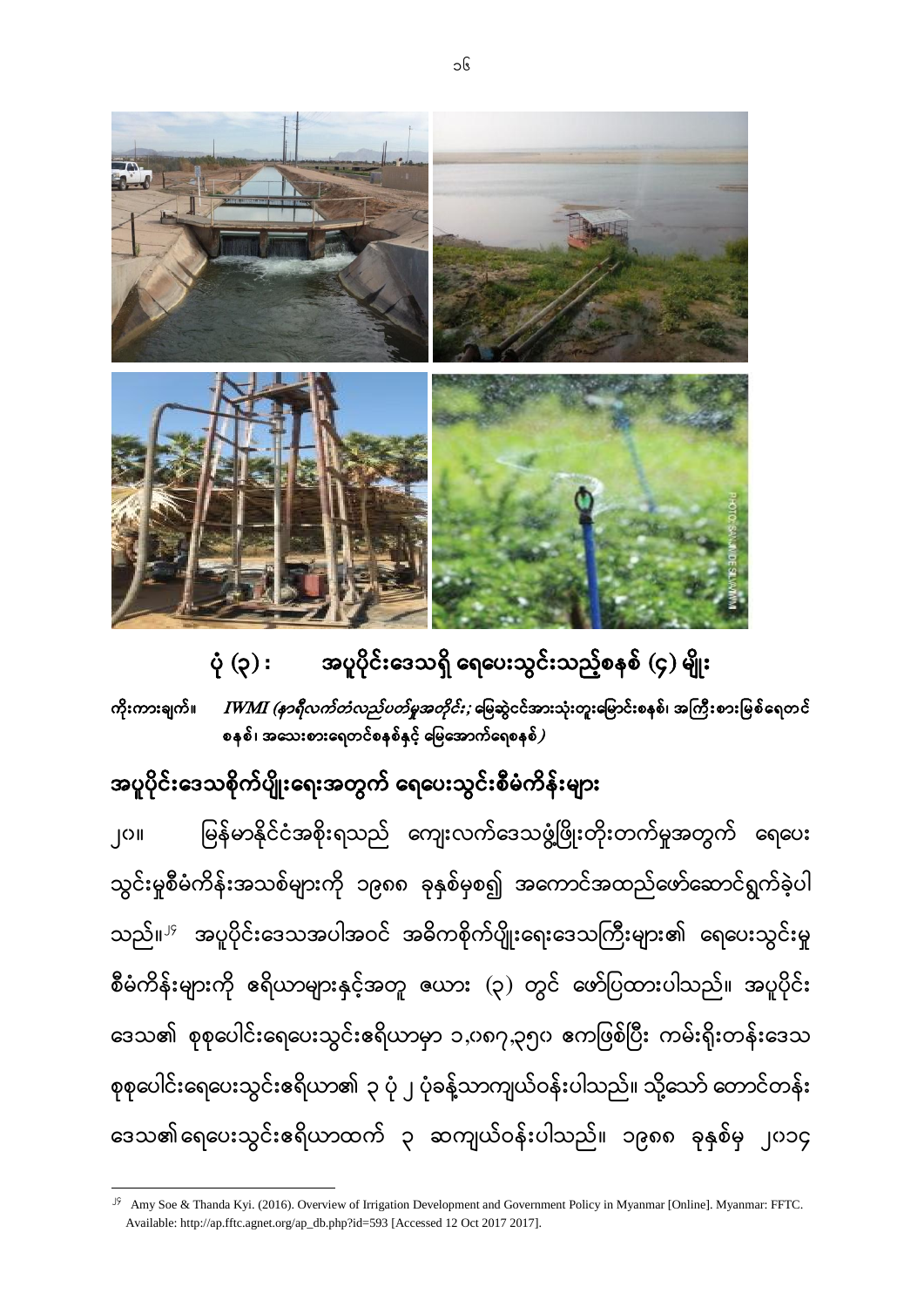ခုနှစ်အထိ အပူပိုင်းဒေသတွင် စုစုပေါင်းစီမံကိန်း ၁၃၀ ခုရှိသည့်အနက် စီမံကိန်း ၅၆ ခုသည် မန္တလေးတိုင်းဒေသကြီးတွင် တည်ရှိပါသည်။ မကွေးတိုင်းဒေသကြီးတွင် စီမံကိန်း၄၈ခုနှင့် စစ်ကိုင်းတိုင်းဒေသကြီးတွင် စီမံကိန်း၂၆ ခုတည်ရှိပါသည်။<sup>၂၅၂၆</sup>

| ဒေသ             | တိုင်းဒေသကြီး/<br>ပြည်နယ် | စီမံကိန်း<br>အရေအတွက် | အကျိုးအမြတ်ရရှိသော<br>ဧရိယာအကျယ်အဝန်း<br>$(\infty)$ |
|-----------------|---------------------------|-----------------------|-----------------------------------------------------|
|                 | ဧရာဝတီတိုင်း              | ၁၀                    | SIJ <sub>'</sub> SI <sub>O</sub>                    |
|                 | တနင်္သာရီတိုင်း           | $\circ$               |                                                     |
|                 | ရန်ကုန်တိုင်း             | ၂၀                    | ၁၁၃,၈၀၀                                             |
| ကမ်းရိုးတန်းဒေသ | ပဲခူးတိုင်း               | ၅၁                    | ၃၀၄,၆၉၀                                             |
|                 | ကရင်ပြည်နယ်               | $\circ$               | ၆,၄၅၀                                               |
|                 | မွန်ပြည်နယ်               | ၁၁                    | ၉၀၀,၄၇၀                                             |
|                 | ရခိုင်ပြည်နယ်             | ၆                     | 000                                                 |
|                 | မန္တလေးတိုင်း             | ၅၆                    | ၄၀၈,၁၂၀                                             |
| အပူပိုင်းဒေသ    | မကွေးတိုင်း               | ၄၈                    | ၃၀၁,၄၈၅                                             |
|                 | စစ်ကိုင်းတိုင်း           | ၂၆                    | 977.799                                             |
|                 | ကယားပြည်နယ်               | J                     | ၃,၁၅၀                                               |
| တောင်တန်းဒေသ    | ချင်းပြည်နယ်              | ၁                     | ၅၀၀                                                 |
|                 | ရှမ်းပြည်နယ်              | $\gamma$              | ၁၁၄,၆၇၅                                             |
|                 | ကချင်ပြည်နယ်              |                       |                                                     |
| စုစုပေါင်း      |                           | ၂၄၀                   | ၂,၈၅၃,၆၀၅                                           |

# ဇယား (၃)။ အစိုးရ၏ ရေပေးသွင်းမှုစီမံကိန်းများနှင့် အကျိုးအမြတ်ရရှိသော (၁၉၉၈-၂၀၁၄)

 (၁) Overview of Irrigation Development and Government Policy in Myanmar (၂) Irrigation Development and Management

<sup>25</sup> Bintha, Myaunggaung & Selesu (2016). Irrigation Development and Management. Myanmar: Irrigation Department

 $16$  FAO. (2011). Aquastat Survey [Online]. FAO. Available: [http://www.fao.org/nr/water/aquastat/countries\\_regions/MMR/index.stm](http://www.fao.org/nr/water/aquastat/countries_regions/MMR/index.stm) [Accessed 22 Oct 2017].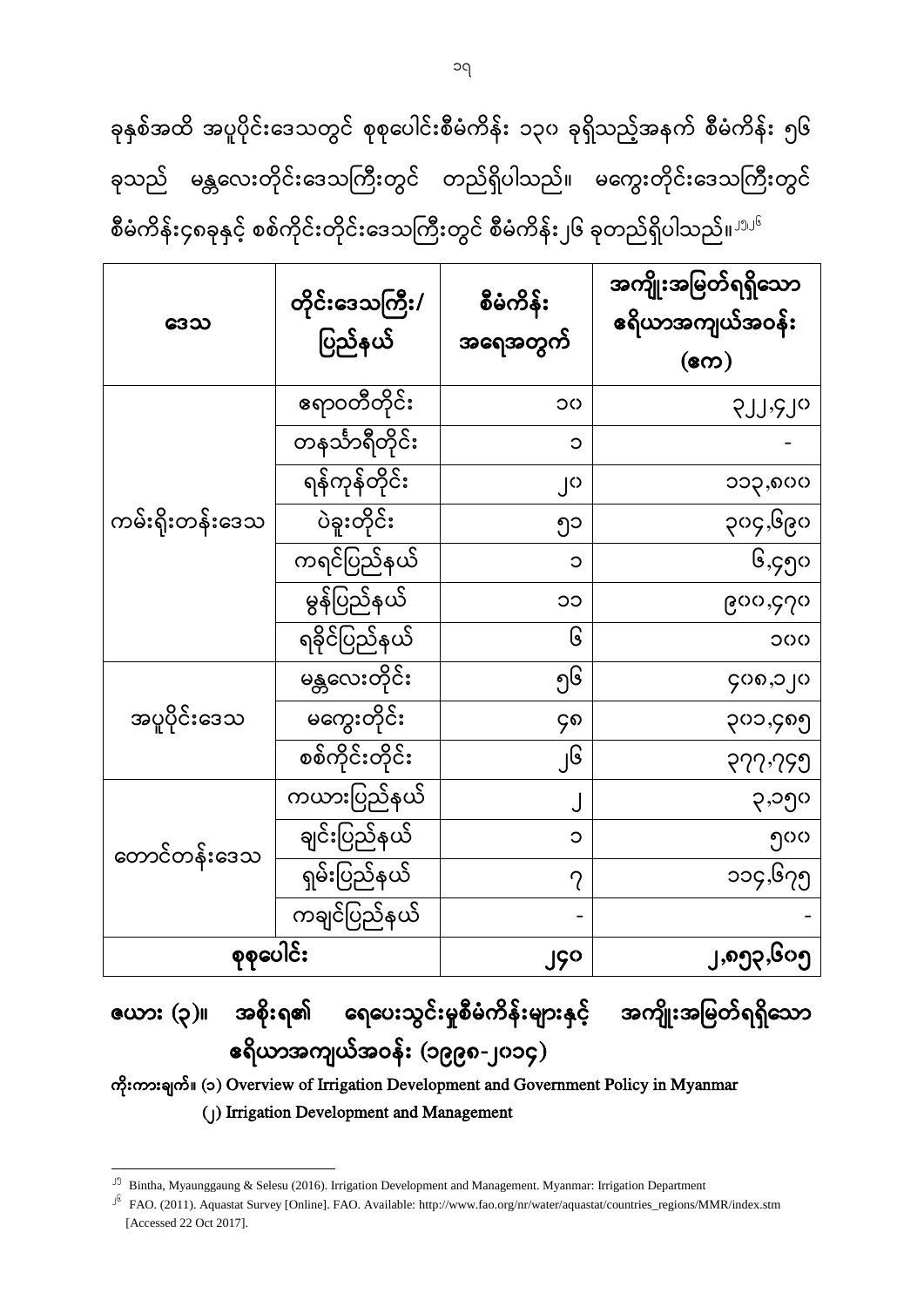

# ပုံ (၃)။ အပူပိုင်းဒေသရှိ ရေပေးသွင်းမှုစီမံကိန်းများ (၁၉၉၈-၂၀၁၄)

(၁) Overview of Irrigation Development and Government Policy in Myanmar

(၂) Irrigation Development and Management

# ရေစီမံခန့်ခွဲမှုနှင့်ပတ်သက်သော စိန်ခေါ် မှုများနှင့် အခက်အခဲများ

အပူပိုင်းဒေသစိုက်ပျိုးရေးသည် ရာသီဥတုပြောင်းလဲမှုဘေးအန္တရာယ်များကို ၂၁ ကြုံတွေ့ရသည့်အပြင် ရေစီမံခန့်ခွဲမှုနှင့်ပတ်သက်သော ပြဿနာများကိုလည်း ရင်ဆိုင် ĺ နေရပါသည်။ လက်ရှိရေစီမံခန့်ခွဲမှု၏အကျိုးဖြစ်ထွန်းမှုကို မည်ကဲ့သို့တိုးတက်အောင် ဆောက်ရွက်မည်မှာ ကနဉီးစိန်ခေါ်မူတစ်ရပ်ဖြစ်ပါသည်။ ထို့အပြင် ရေအသုံးချမှုနှင့် ပတ်သက်၍ တောင်သူလယ်သမားများအတွက် အကြံပြုချက်နှင့် နည်းပညာများ ကန့်သတ်ချက်ရှိခြင်းအပြင် သင့်လျော်မူမရှိသော ရေဖြန့်ဝေပေးမူစနစ်များနှင့် လွဲမှား သောစီမံခန့်ခွဲမှုကိစ္စရပ်များကိုလည်း ကြုံတွေ့ကြရပါသည်။ <sup>၂၅၂၈</sup>

<sup>&</sup>lt;sup> $J$ </sup> Ministry of Agriculture Livestock and Irrigation, FAO & LIFT (2016). Formulation and Operationalization of National Action Plan for Poverty Alleviation and Rural Development through Agriculture (NAPA) Myanmar.

<sup>&</sup>lt;sup>16</sup> Asian Development Bank (2013). Myanmar Agriculture, Natural Resources, and Environment Initial Sector Assessment, Strategy, and Road Map Philippines, ADB.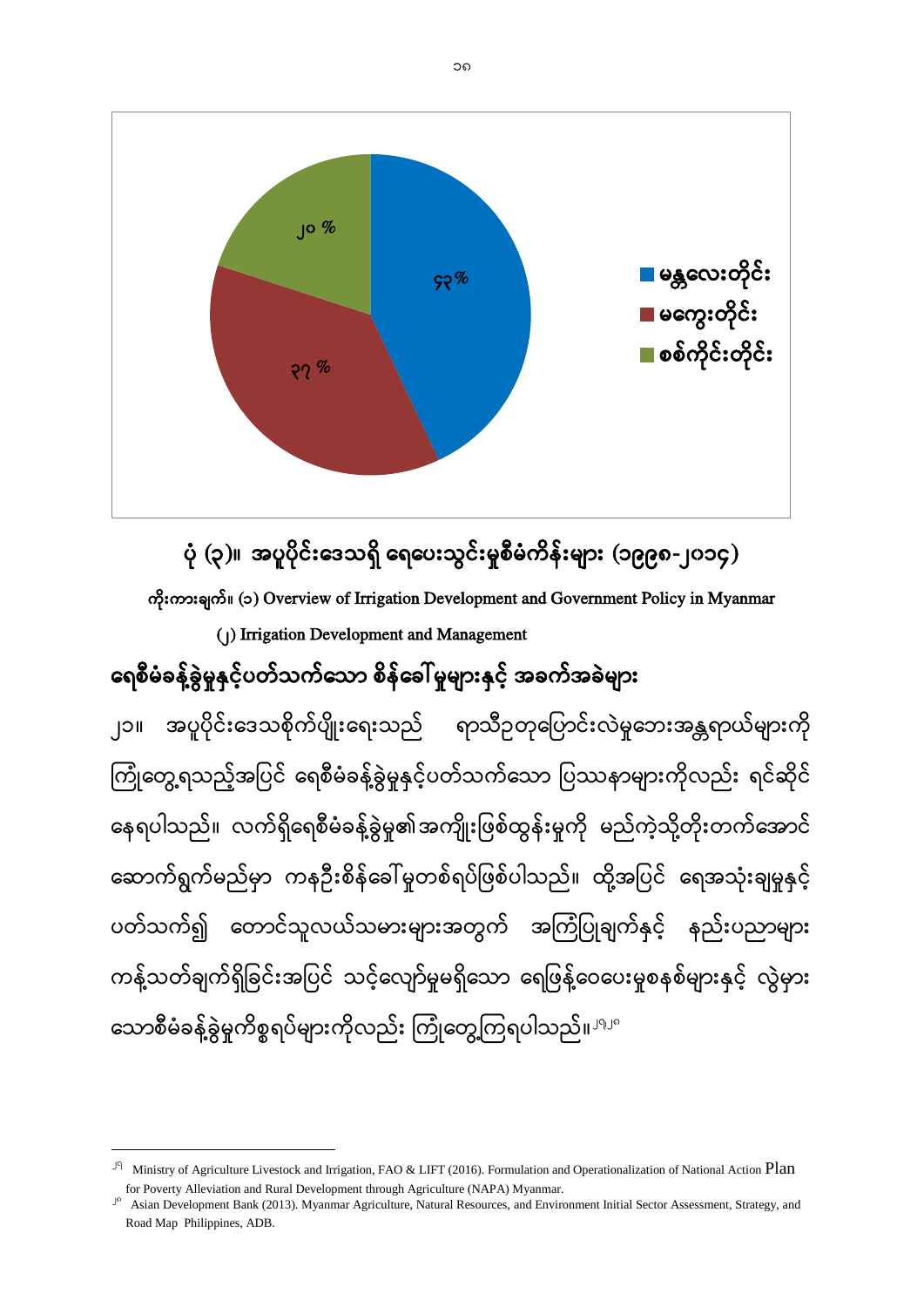အထက်တွင်ဖော်ပြခဲ့သည့်အတိုင်း ရေစီမံခန့်ခွဲမှုသည် အပူပိုင်းဒေသ၏စိုက်ပျိုး ၂၃ ရေးလုပ်ငန်းအတွက်သာမက ရာသီဥတုပြောင်းလဲမှုဒဏ်ကို ကြံ့ကြံ့ခံနိုင်သော စိုက်ပျိုးရေးသီးနှံများကို ရေရှည်ထုတ်လုပ်နိုင်စေရန်အတွက် အလွန်အရေးပါပါသည်။ အပူပိုင်းဒေသတွင် ရေပေးသွင်းနိုင်သည့်ဧရိယာအကျယ်အဝန်းမှာ သို့ သော် ကျဉ်းမြောင်းနေသည်ကို ကြည့်ခြင်းအားဖြင့် လက်ရှိတည်ရှိနေသော ရေပေးသွင်းသည့် ဆည်မြောင်းအဆောက်အဉီများကို အဆင့်မြှင့်တင်ဆောင်ရွက်ရန် လိုအပ်နေသည်ကို သိရှိနိုင်ပါသည်။ ထို့ပြင် ရေစီမံခန့်ခွဲမှု၏အကျိုးသက်ရောက်မှုကိုလည်း တိုးတက်အောင် လုပ်ဆောင်ရန်လိုအပ်လျက်ရှိပါသည်။

#### အပူပိုင်းဒေသ ရေစီမံခန့်ခွဲမှုအတွက်မူဝါဒများ

**.** 

ဘဏ္ဍာငွေလုံလောက်မှုမရှိခြင်းနှင့် လောင်စာဆီကုန်ကျစရိတ်ကြီးမားခြင်းတို့  $J<sub>1</sub>$ အပါအဝင် ရေအရင်းအမြစ်အလွန်အကျွံထုတ်ယူသုံးစွဲမှုကိစ္စရပ်မှာလည်း ဖြေရှင်းရန် လိုအပ်လျက်ရှိပါသည်။ ထို့ပြင် ရေအရင်းအမြစ်သုံးစွဲမှုဉီးစီးဌာန၏ဖော်ပြချက်အရ စီမံကိန်းများ၏ ထိန်းသိမ်းစရိတ်အပါအဝင် အမှန်တကယ်ကုန်ကျစရိတ်သည် ခန့်မှန်း ခြေအားဖြင့် ၁ ဧကလျှင် မြန်မာကျပ် ၄၀,၀၀၀ မှ ၄၅,၀၀၀ ကုန်ကျမည်ဖြစ်သည်။ တောင်သူလယ်သမားများသည် ရေတွင်း ၁ တွင်းတူးဖော်ရန် ပျမ်းမျှ အမေရိကန် ဒေါ် လာ ၁၁၀ (မြန်မာကျပ် ၁ သိန်းကျော်ခန့်) မှ ၁,၃၆၀ (မြန်မာကျပ် ၁၈ သိန်းကျော်ခန့်) အထိရင်းနှီးမြှုပ်နှံရန်လိုအပ်ပါသည်။ ကုန်ကျစရိတ်၏ ၃၁ ရာခိုင်နှန်းမှာ တူးဖော် စရိတ်၊ ၄၉ ရာခိုင်နူန်းမှာ မော်တာရေစုပ်စက်စရိတ်နှင့် ၂၀ ရာခိုင်နူန်းမှာ ရေပိုက် သွယ်တန်းစရိတ်တို့ဖြစ်ကြပါသည်။ အဆိုပါကုန်ကျစရိတ်မှာ တောင်သူလယ်သမား များအတွက် ကြီးမားသောပမာဏဖြစ်ပါသည်။ <sup>၂၉</sup>

<sup>29</sup> Paul, P., Sonali, S., Sellamuttu, Robyn, J., Matthew, M., Touleelor, S., Soumya, B., Diana, S., Guillaume, L., Somphasith, D., Olivier, J., Khin Latt, Aung Kyaw Zan, Kyaw Thein, Aye Myint, Cho Cho & Ye Thaung Htut (2015). Integrated Assessment of Groundwater Use for Improving Livelihoods in the Dry Zone of Myanmar. Colombo, Sri Lanka.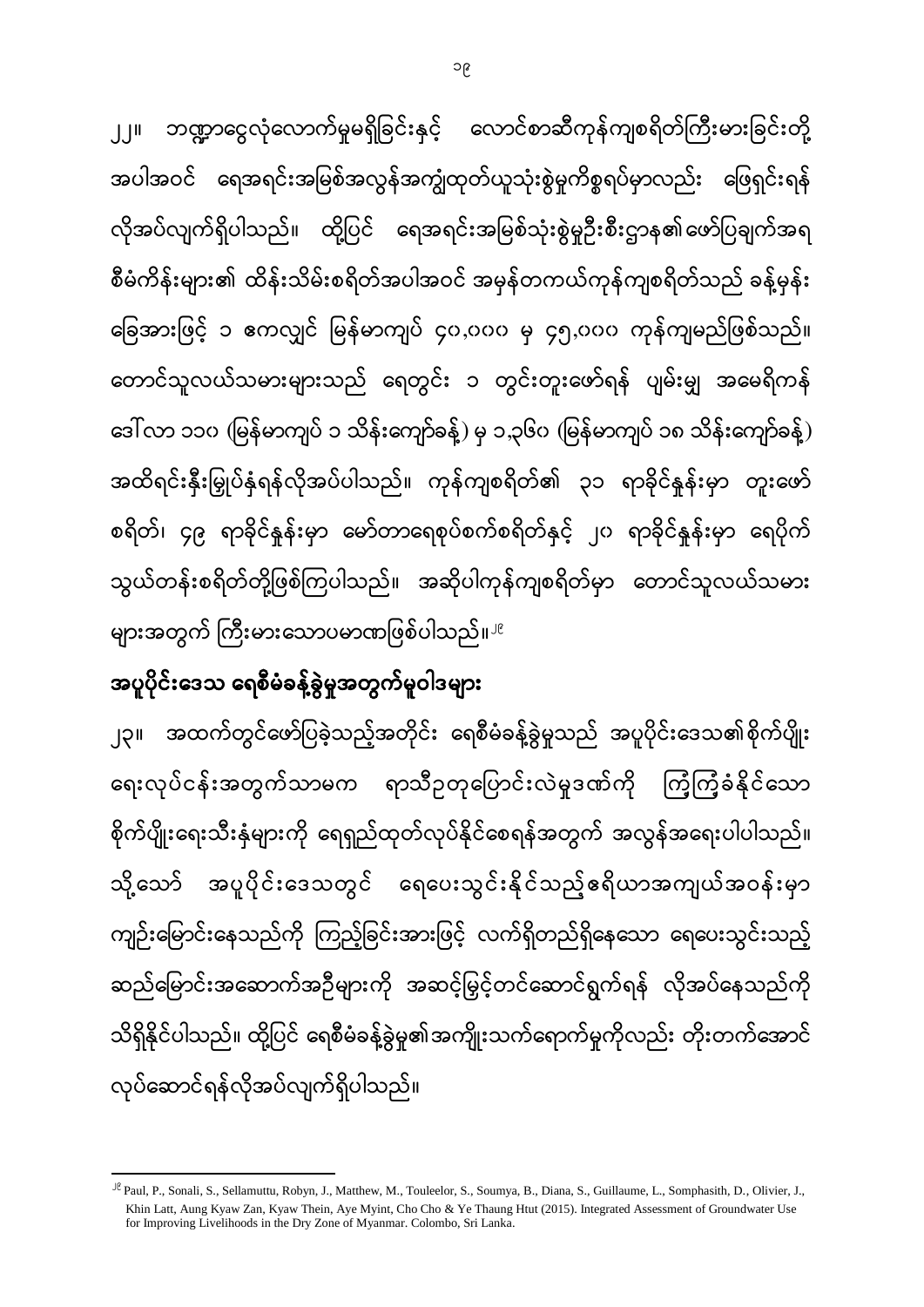၂၄။ ဝာစ်နိုင်ငံလုံးရှိ ဆည်မြောင်းနှင့်ရေနူတ်မြောင်းစနစ်များကို စနစ်တကျစီမံခန့်ခွဲရန် ရည်ရွယ်၍ ၂၀၁၇ ခုနှစ်တွင် ပြဌာန်းခဲ့သော ဆည်မြောင်းဥပဒေ (Irrigation Law) သည် ရေစီမံခန့်ခွဲမှုနှင့်ပတ်သက်သည့် နောက်ဆုံးပြဋ္ဌာန်းထားသည့် ဥပဒေဖြစ်ပါ သည်။ $\mathrm{^3}^\circ$  ထို့ပြင် ၂၀၁၄ခုနှစ်တွင် မြန်မာ့ရေအရင်းအမြစ်ကော်မတီ (Myanmar Water Resource Committee-MWRC) မှပြဌာန်းခဲ့သည့် ဘက်စုံအမျိုးသားရေးရေမူဝါဒ (Integrated National Water Policy) သည် ၂၀၂၀ ခုနှစ်၌ ရေရှည်တည်တံ့သော ရေအရင်းအမြစ်သုံးစွဲနိုင်ရေးပန်းတိုင်အား အကောင်အထည်ဖော်ဆောင်ရွက်ရန် အလို့ငှာ ရေးဆွဲပြဌာန်းထားသည့် မူဝါဒဖြစ်ပါသည်။<sup>၃၁</sup> သို့သော် ၎င်းမူဝါဒမှလွဲ၍ မြန်မာနိုင်ငံ၌ အမျိုးသားရောပဒေ (National Water Law) ကို ယနေ့အထိ ပြဌာန်း နိုင်ခြင်းမရှိသေးပါ။ ၂၀၁၄-၂၀၁၅ ခုနှစ်များ၌ မြန်မာ့ရေအရင်းအမြစ်ကော်မတီ မှရေးဆွဲထားသည့် အမျိုးသားရေဉပဒေကြမ်းကို ပြဌာန်းနိုင်ရန် မြန်မာ့အမျိုးသားရေ မူဘောင်ညွှန်ကြားချက် (Myanmar National Water Framework Directive-MNWFD)မှ ကမ္ဘာ့ဘဏ်နှင့် အပြည်ပြည်ဆိုင်ရာဘဏ္ဍာရေးအသင်းအဖွဲ့များနှင့် ပူးပေါင်းကာ လူထုဆွေးနွေးပွဲများကိုပြုလုပ်ပြီး ဉပဒေရေးဆွဲနိုင်ရန် ဆောင်ရွက်ခဲ့ကြ ပါသည်။ ထို့အပြင် MNWFD သည် ရေအရင်းအမြစ်နှင့်ပတ်သက်သည့် သတင်း အချက်အလက်များကို စုစည်းထားသောနေရာတစ်ခု Databank ကိုတည်ထောင်နိုင်ရန်၊ ရေကဏ္ဍတွင် အပြည်ပြည်ဆိုင်ရာနှင့် ပူးပေါင်းဆောင်ရွက်နိုင်ရန်နှင့် ရေအရင်းအမြစ် ရန်ပုံငွေထူထောင်နိုင်ရန် နည်းလမ်းများကို ရှာဖွေဆောင်ရွက်ခဲ့ကြပါသည်။<sup>ျ</sup>

 $3^{\circ}$  Government, M. (2017). Irrigation Law [Online]. Myanmar: Myanmar Government. Available:

[http://www.amyotha.hluttaw.mm/?q=my/laws/%E1%80%86%E1%80%8A%E1%80%BA%E1%80%99%E1%80%BC%E1%80%B1%E](http://www.amyotha.hluttaw.mm/?q=my/laws/%E1%80%86%E1%80%8A%E1%80%BA%E1%80%99%E1%80%BC%E1%80%B1%E1%80%AC%E1%80%84%E1%80%BA%E1%80%B8%E1%80%A5%E1%80%95%E1%80%92%E1%80%B1) [1%80%AC%E1%80%84%E1%80%BA%E1%80%B8%E1%80%A5%E1%80%95%E1%80%92%E1%80%B1](http://www.amyotha.hluttaw.mm/?q=my/laws/%E1%80%86%E1%80%8A%E1%80%BA%E1%80%99%E1%80%BC%E1%80%B1%E1%80%AC%E1%80%84%E1%80%BA%E1%80%B8%E1%80%A5%E1%80%95%E1%80%92%E1%80%B1) [Accessed 12 Jan 2018].

Meel, P. v., Leewis, M., Tonneijck, M. & Leushuis, M. (2014). Myanmar IWRM Strategic Study. Netherlands: Ministry of Infrastructure and Environment, Embassy of the Kingdom of the Netherlands, Bangkok, High Level Expert Team IWRM Myanmar,

Ministry of Transport, Ministry of Agriculture and Irrigation, Expert Group of the National Water Resources Committee.

<sup>&</sup>lt;sup>2</sup> Aye Sapay Phyu. (2016). Re-launched committee to manage water resources [Online]. Online: Myanmar Times. Available: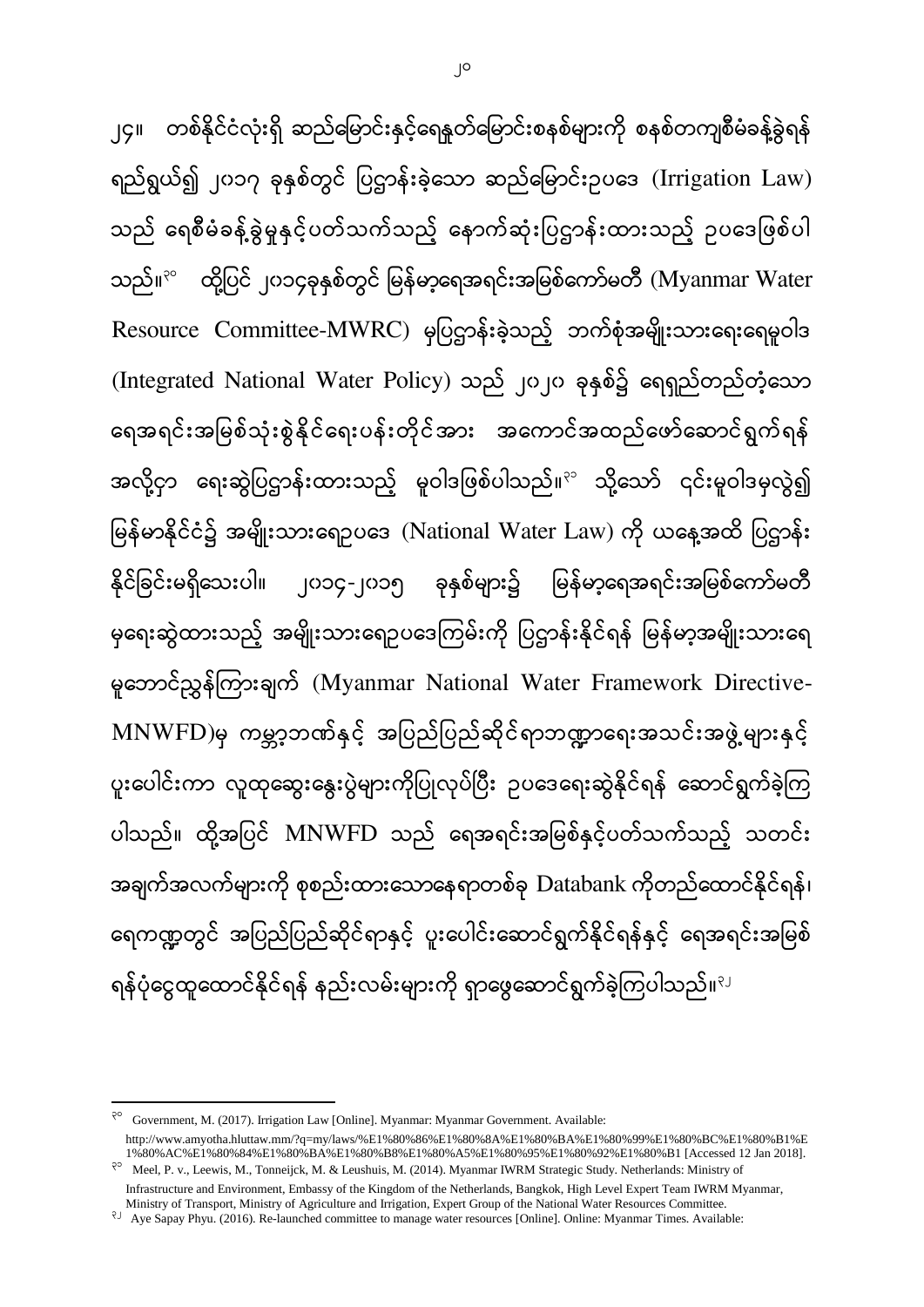- (ဃ) နိုင်ငံ၏စိုက်ပျိုးရေးကဏ္ဍဖွံ့ဖြိုးတိုးတက်မှုအတွက် ရေအရင်းအမြစ်နှင့် ပတ်သက်သော အမျိုးသားရောပဒေအားပြဌာန်းနိုင်ရန် လိုအပ်လျက်ရှိ ပါသည်။
- နေပါသည်။ (ဂ) ရေထုတ်ယူသုံးစွဲရန်နှင့် သိုလှောင်ရန်နည်းလမ်းများမှာ သမားရိုးကျ စီမံခန့်ခွဲမှု နည်းလမ်းများဖြစ်ပြီး အချို့ဆည်မြောင်းစီမံကိန်းများမှာ အားနည်းခြင်းကြောင့် အကျိုးသက်ရောက်မှုနည်းသည်ကို တွေ့ရှိရပါ သည်။
- သော ရာသီဉတုပြောင်းလဲမှုများကြောင့် ပျက်စီးဆုံးရှုံးမှုများဖြစ်ပေါ်နေ သည့်အတွက် စိုက်ပျိုးရေးအပေါ်မှီခိုနေရသည့် တောင်သူလယ်သမား မိသားစုများသည်လည်း ငွေကြေးအခက်အခဲများကို ရင်ဆိုင်နေရပါသည်။ (ခ) အပူပိုင်းဒေသ၏ စိုက်ပျိုးရေးကဏ္ဍဖွံ့ဖြိုးတိုးတက်မှုအတွက် ရေပြတ် လပ်မှုနှင့်ပတ်သက်သောကိစ္စရပ်များကို ကျော်လွှားနိုင်ရန်နှင့် သီးနှံ အထွက်နှုန်းများကို မြှင့်တင်နိုင်ရန်အတွက် ဆည်မြောင်းအဆောက်အဉီ များ ပိုမိုလိုအပ်နေသည်ကို ကိန်းဂဏန်းအချက်အလက်များက ဖော်ပြ

 $\left( \infty \right)$  အပူပိုင်းဒေသ၏စိုက်ပျိုးရေးသီးနှံများသည် မိုးခေါင်ရေရှားခြင်းကဲ့သို့

၂၅။ ယခုစာတမ်းတိုသည် မြန်မာနိုင်ငံအပူပိုင်းဒေသရှိ ရေအရင်းအမြစ်အသုံးချမှုနှင့် စီမံခန့်ခွဲမှုကိစ္စရပ်များကို ထောက်ပြနိုင်ရန်ရည်ရွယ်ပြီး ရေးသားထားခြင်းဖြစ်ပါသည်။ ထို့ပြင် ဤစာတမ်းတို၌ စိုက်ပျိုးရေးဖွံ့ဖြိုးတိုးတက်မှုနှင့် ကမ္ဘာလုံးဆိုင်ရာ ရာသီဥတု ပြောင်းလဲမှုများကို အောက်ပါအကြောင်းအရာများဖြင့် အလေးထားဖော်ပြထားပါ သည်-